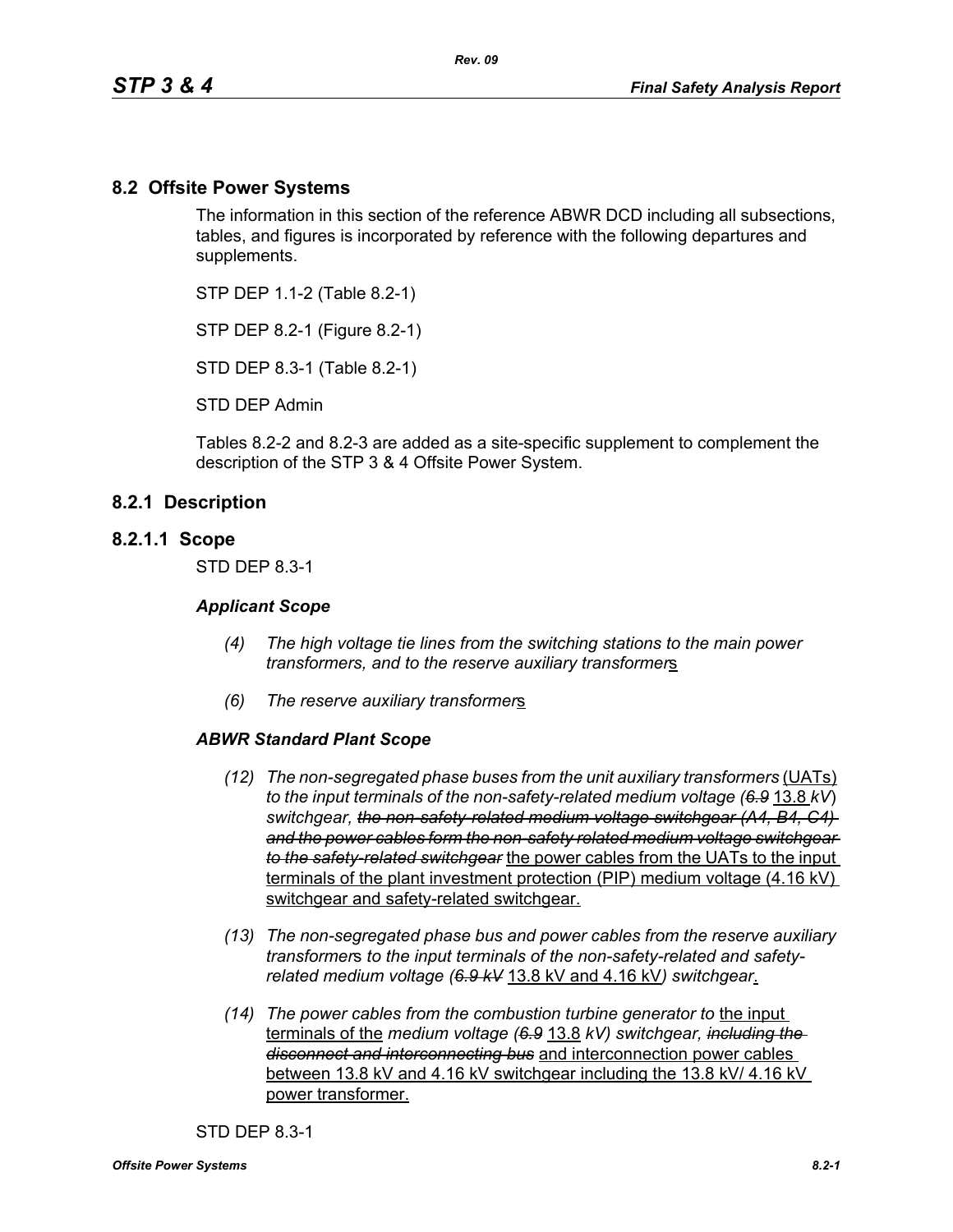### STD DEP Admin

*The design scope for the ABWR ends at the low voltage terminals of the main power transformer and the low voltage terminals of the reserve auxiliary transformer*s*. Although the remainder of the offsite power system is not in the scope of the ABWR design, the ABWR design is based on a power system which meets certain design concepts. Design bases (10CFR52 interface requirements) consistent with these concepts are included in Subsection 8.2.3. Meeting the design bases presented in Subsection 8.2.3 will ensure that the power system within the design scope for the ABWR meets all regulatory requirements. Meeting the conceptual design bases presented in Section 8.2.5 will ensure that the total power system design is consistent and meets all regulatory requirements.*

# **8.2.1.2 Description of Offsite Power System**

STD DEP 8.3-1

*Air cooled isolated phase bus duct is sized to provide its load requirements and withstand fault currents until the fault is cleared. It is rated 36 kA and provides for a power feed to the main power transformer and unit auxiliary transformers from the main generator. The sections of the isolated phase bus supplying the unit auxiliary transformers are rated less than 36 kA as appropriate to the load requirements (see Figure 8.3-1).* 

*A generator circuit breaker is provided in the isolated phase bus duct at an intermediate location between the main generator and the main power transformer. The generator circuit breaker provided is capable of interrupting a maximum fault current of 275* 255 *kA symmetrical and 340* 320 *kA asymmetrical at 5 cycles after initiation of the fault* in accordance with IEEE C37.013*.*

*There are three unit auxiliary transformers. Each transformer has three windings and each transformer feeds one Class 1E bus directly, two non-Class 1E buses directly, and one non-Class 1E bus indirectly through a non 1E to non 1E bus tie. The medium voltage buses are in a three load group arrangement with three non-Class 1E buses and one Class 1E bus per load group. Each unit auxiliary transformer has an oil/air rating at 65°C of 37.5 MV-A for the primary winding and 18.75 MV-A for each secondary winding. The forced air/forced oil (FOA) rating is 62.5 and 31.25/31.25 MV-A respectively. The normal loading of the six secondary windings of the transformers is balanced with the heaviest loaded winding carrying a load of 17.7 MV-A. The heaviest transformer loading occurs when one of the three unit auxiliary transformers is out of service with the plant operating at full power. Under these conditions the heaviest loaded winding experiences a load of 21.6 MV-A, which is about two-thirds of its forcedair/forced oil rating.*

There are three Unit Auxiliary Transformers (UATs), which are designated the normal preferred offsite source. UATs A and B are rated at 82.5/110 MVA (ONAN/ONAF). UATs A and B each have primary windings at the main generator voltage and two secondary windings, one at 13.8 kV and one at 4.16 kV. UAT C is rated at 22.5/30 MVA (ONAN/ONAF). UAT C has primary winding at the main generator voltage and a single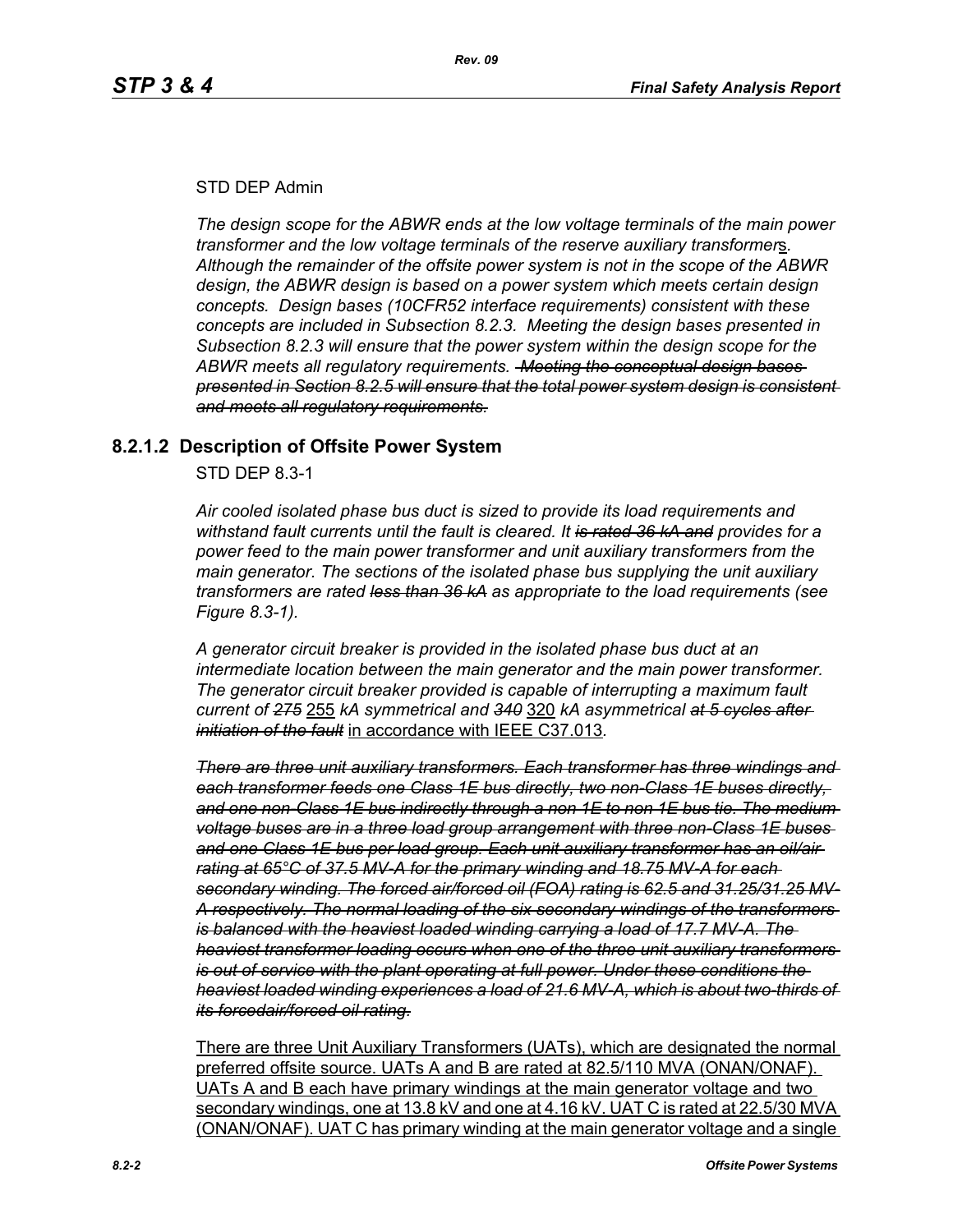secondary winding at 4.16 kV. All three UATs use automatic tap changers to improve voltage regulation on the plant medium voltage buses. The UATs are designed with significant capacity margin during normal operation because the transformers operate near their ONAN ratings.

*Rev. 09*

UAT A supports 13.8 kV Power Generation (PG) buses A1 and C1 and 4.16 kV Plant Investment Protection (PIP) bus A2 and Class 1E 4.16 kV bus A3. UAT B supports PG buses B1 and D1 and PIP bus B2 and Class 1E bus B3. UAT C supports PIP bus C2 and Class 1E bus C3.

*One, three-winding 37.5 MV-A reserve auxiliary transformer provides power as the "Alternate Preferred" power to the "Normal Preferred" power. One of the equally rated secondary windings supplies reserve power to the nine (three through cross-ties) non-Class 1E buses and the other winding supplies reserve power to the three Class 1E buses. The combined load of the three Class 1E buses is equal to the oil/air the rating of the transformer winding serving them. This is equal to 60% of the forced air/forced oil (FOA) rating of the transformer winding. The transformer is truly a reserve transformer because unit startup is accomplished from the normal preferred power, which is backfed over the main power circuit to the unit auxiliary transformers. The reserve auxiliary transformer serves no startup function. The operational configurations are such that the FOA ratings of the reserve auxiliary transformer, or any unit auxiliary transformer, will not be exceeded under any operating mode (Subsection 8.2.4.5).*

There are two Reserve Auxiliary Transformers (RATs), either of which can be used as the alternate preferred offsite source. RATs A and B are each rated at approximately 82.5/110 MVA (ONAN/ONAF). RATs A and B each have primary windings at the switchyard voltage and two secondary windings, one at 13.8 kV and one at 4.16 kV. RATs A and B use automatic tap changers to improve voltage regulation on the plant medium voltage buses. The RATs are designed with significant capacity margin during normal operation because the transformers operate near their ONAN ratings.

RAT A is designed to be capable of supporting PG buses A1 and C1, which are normally supported by UAT A, via an intermediate 13.8 kV bus designated as CTG 2. The 4.16 kV winding of RAT A can be aligned to support any of the three PIP buses (A2, B2, and C2) and any of the three Class 1E buses (A3, B3, and C3) and has the capacity to support all three Class 1E buses. RAT A is not normally aligned to support any PG, PIP, or Class 1E bus. RAT B is designed to be capable of supporting PG buses B1 and D1, which are normally supported by UAT B, via an intermediate 13.8 kV bus designated as CTG 1. The 4.16 kV winding of RAT B can be aligned to support any of the three PIP buses and any of the three Class 1E buses and has the capacity to support all three Class 1E buses.

*The normal and alternate offsite preferred power circuits are designed with sufficient capacity and capability to limit variations of the operating voltage of the onsite power distribution system to a range appropriate to ensure: (1) normal and safe steady-state operation of all plant loads, (2) starting and acceleration of the limiting drive system with the remainder of the loads in service, and (3) reliable operation of the control and*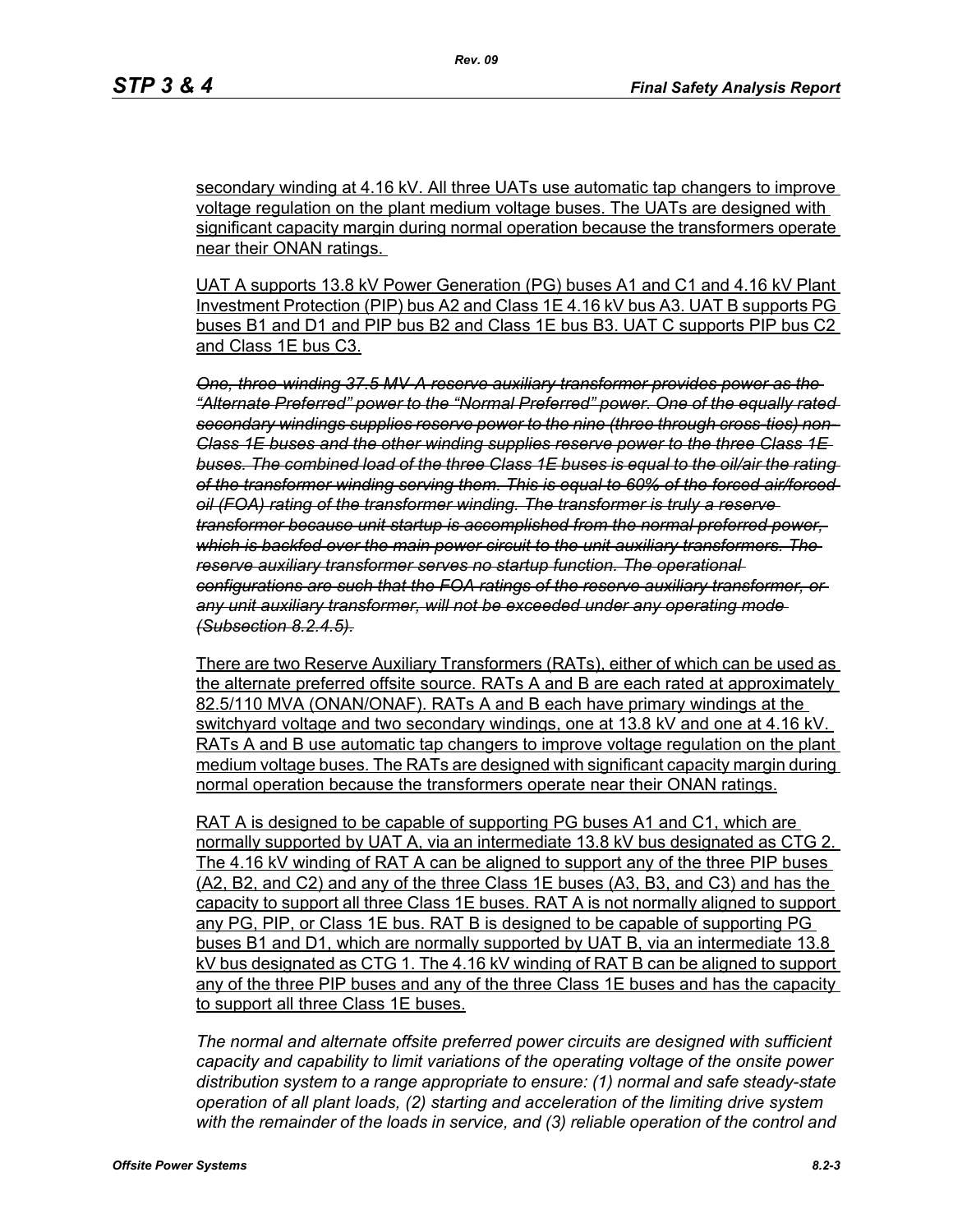*protection systems under conditions of degraded voltage [Subsection 8.3.1.1.7 (8)]. Specifically, the unit auxiliary transformers and the reserve auxiliary transformer*s *are designed to limit the voltage variation of the onsite power distribution system to ±10% of load rated voltage during all modes of steady state operation and a voltage dip of no more that* than *20% during motor starting.*

According to IEEE C57.19.100 the STP Units 3 & 4 site is a medium to heavy contamination environment due to its proximity to the coast and additional salt deposition from the Ultimate Heat Sinks. To prevent insulator and bushing failure on offsite power system equipment due to contamination from salt deposition, the bushings and insulators for offsite power equipment up to the switchyard will have a minimum creep distance of 44 mm/kV and a permanent coating.

STD DEP 8.3-1

### STD DEP Admin

*The unit* and reserve *auxiliary transformers are designed and constructed to withstand the mechanical and thermal stresses produced by external short circuits. In addition, these transformers meet corresponding requirements of the latest revisions of ANSI Standard C57.12.00. See Subsection 8.2.3(8)* 8.2.3 (4) *for interface requirements on the main step-up transformers and the reserve auxiliary transformer*s*. See Subsection 8.2.3(10) for interface requirements on the high-voltage circuit breakers and disconnect switches.*

### STD DEP 8.3-1

*The non-segregated phase bus* or power cable *that connects the unit auxiliary and reserve auxiliary transformers to the 6.9 kV* their respective *switchgear is sized to supply its load requirements and rated to withstand fault currents until the fault is cleared.*

The following site-specific supplement provides a description of the Offsite Power System for STP 3 & 4 addressing information requested by RG 1.206 and replacing the conceptual design provided in Subsection 8.2.5 of the reference ABWR DCD.

The offsite power system includes at least two (2) preferred sources of power for the reactor protection system and engineered safety features (ESFs) during normal, abnormal, and accident conditions. It includes a minimum of two (2) independent and physically separated 345 kV circuits of the six (6) circuits available from the transmission network as required by GDC 17. Five of the six (6) offsite circuits for STP 3 and 4 are existing transmission lines that were connected to the STP 1 & 2 switchyard and have been re-routed to the STP 3 & 4 switchyard. Of the six (6) transmission lines, four identified as preferred sources of power are as follows: White Point 39, Elm Creek 27, Velasco 27, and the tieline with a series reactor between STP 3 & 4 switchyard and the STP 1 & 2 switchyard. The remaining two (2) transmission lines, Hillje 44 and Blessing 44, are used for power transmission. However, these two lines do not meet the criteria of being independent and physically separated. Hillje 44 crosses under the Elm Creek 27 line at the Hillje switchyard. Blessing 44 connects to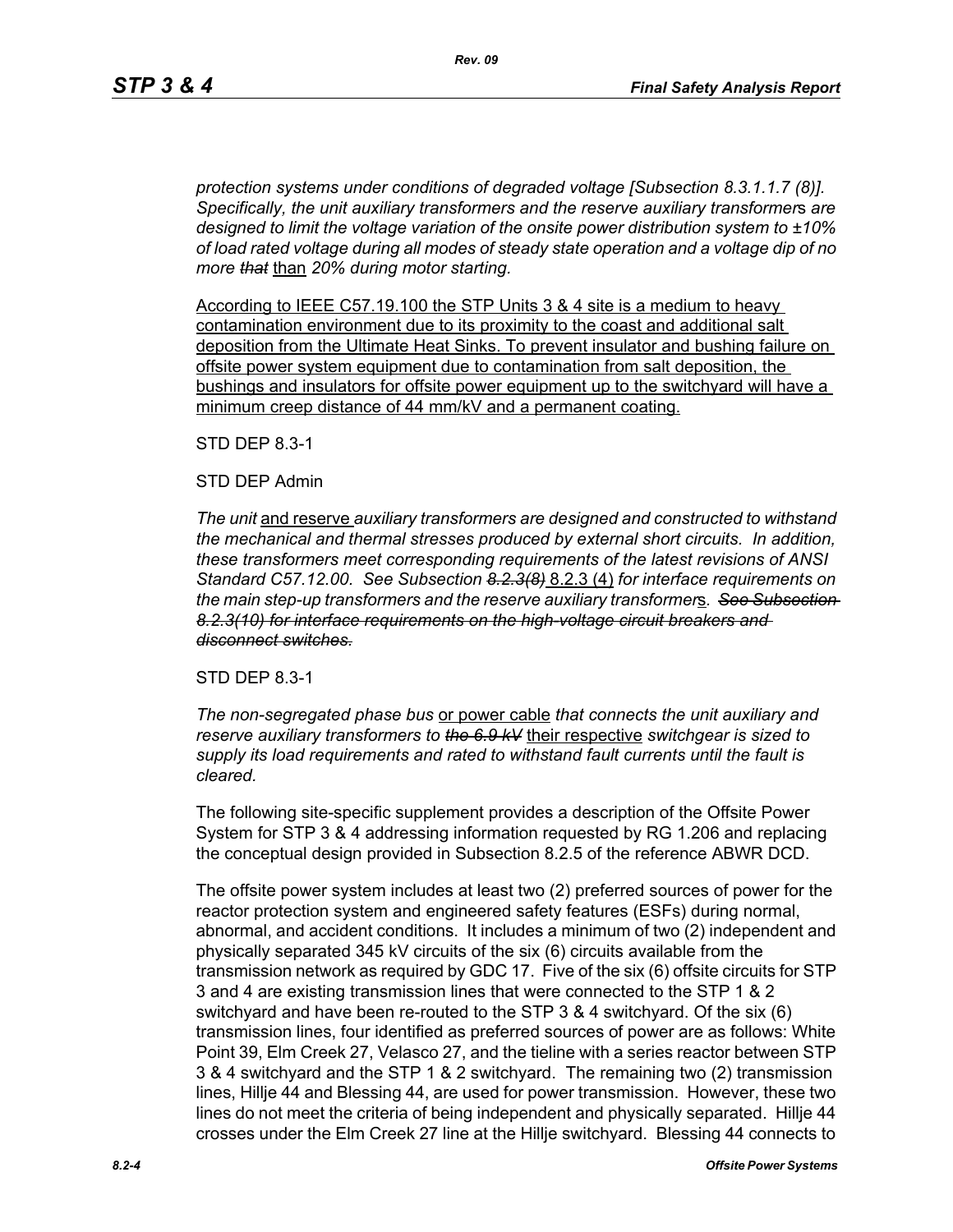the local 138 kV system via an autotransformer and is considered a source which can not supply adequet power and voltage under all operating scenarios. Refer to Figure 8.2-6 for 345 kV transmission configuration. The offsite power system encompasses the connections to the power grid, transmission lines (overhead and/or underground), transmission line towers, transformers, switchyard components and control systems, switchyard battery systems, MPT, and the RATs.

The offsite power system is designed to provide reliable and redundant sources of power for starting, operation, and safe shutdown of STP 3 & 4 in accordance with GDC 17. The offsite power system configuration, single line, general arrangement, and transmission network map are shown in the following figures:

|              | Figures 8.2-1 (7 sheets) Power Distribution Routing Diagrams |
|--------------|--------------------------------------------------------------|
| Figure 8.2-2 | 345 kV General Arrangement                                   |
| Figure 8.2-3 | 345 kV Switchyard Single Line Diagram                        |
| Figure 8.2-4 | 345 kV Switchyard Arrangement                                |
| Figure 8.2-5 | <b>Transmission Network Map of ERCOT</b>                     |
| Figure 8.2-6 | 345 kV Transmission Configuration                            |

### **8.2.1.2.1 Transmission Lines**

Six 345 kV transmission circuits rated from 896 MVA to 1793 MVA (Reference 8.2-3) connect the STP 3 & 4 switchyard to the Electric Reliability Council of Texas (ERCOT) grid, as shown on Figure 8.2-6. These six 345 kV circuits provide the source of AC power to the 345 kV switchyard. The 345 kV transmission circuits terminate at six points as follows: at Velasco 345 kV Substation (CenterPoint Energy); at Hillje 345 kV Switchyard (CenterPoint Energy); at Elm Creek 345 kV Switchyard (City of Public Service Board of San Antonio (CPS); at White Point 345 kV Substation (AEP Texas Central Company (TCC); at the STP 1 & 2 switchyard via a tieline with a series reactor (TCC); and at Blessing 345 kV Substation autotransformer (TCC). The Blessing 345 kV autotransformer is connected to the TCC's Blessing 138 kV Substation.

The STP 3 & 4 transmission lines utilize the existing (from STP 1 & 2) corridor and rights-of way for interconnects to the existing transmission grid. The description of the transmission system components for both existing and new structures as listed below fully describes and qualifies the use of this system within the present boundaries of the existing corridors. Transmission service providers (TSP) in the ERCOT region are subject to regulations of the Public Utility Commission of Texas (PUCT) that control new transmission facilities or interconnections needed to provide transmission service to and from the transmission grid. (Reference 8.2-3).

Three (3) existing rights-of-way commence from the STPEGS property (for STP 1, 2, 3, & 4) toward the termination points described below and shown on Figure 8.2-5. The eastern right-of-way is 100 ft wide and contains two (2) 345 kV circuits to Velasco (on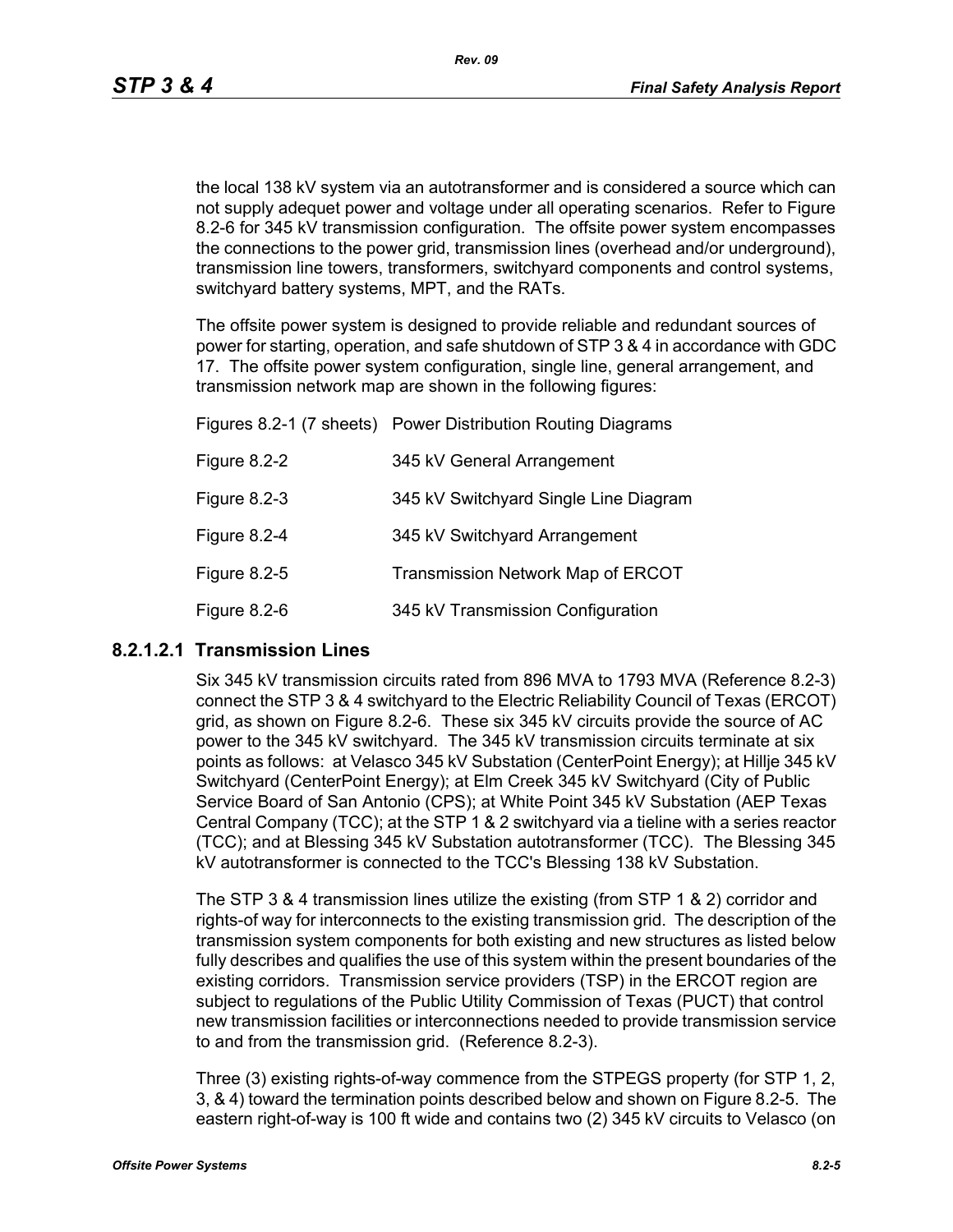double-circuit structures). The western right-of-way is 100 ft wide and contains a 345 kV circuit to Blessing. The middle or northwestern right-of-way is 400 ft wide and contains six (6) circuits. These circuits are carried on three sets of double-circuit towers. The Elm Creek 18 and the W.A.Parish 39 line locations are on the eastern structures, the Hillje 64 and the Elm Creek 27 lines are on the middle structures. The White Point 39 and the Hillje 44 line are on the western structures. There is adequate spacing between the middle and western towers to allow complete failure of one without jeopardizing the other. For the purpose of analysis, the right-of-way has been considered as two independent rights-of-way. This right-of-way is approximately 20 miles long and terminates in four separate rights-of-way varying in width from 100 to 150 ft. The Velasco 27 line includes an underground 345 kV cable that crosses under the two double circuit overhead lines that feed Elm Creek 18, Hillje 64, and W.A.Parish 39. This underground installation eliminates the possibility of a failure of the overhead lines from impacting the Velasco 27 line. The transmission configuration map showing the proposed usage of existing rights-of-way in the region is included in Figure 8.2-5. Refer to Figure 8.2-6 for transmission configuration for both STP 1 & 2 and STP 3 & 4.

A list of all transmissions circuits from each of the four transmission service providers to the STPEGS plant site is given in Table 8.2-2. This table includes all termination points, ownership of the circuit, circuit operating voltage, and approximate circuit length in miles.

The 345 kV transmission circuits are routed on rights-of-way as described above except for the distance from the rights-of-way to the STP 3 & 4 switchyard on the STPEGS plant property. In this small section, the 345 kV structures are arranged as depicted in Figure 8.2-2. The location of transmission circuits within this small section has been analyzed and failure of a tower due to failure of an adjacent tower has been determined not to adversely impact plant offsite power supply.

The 345 kV transmission system from STP 3 & 4 to the ERCOT grid is designed so that any two of the 345 kV transmission circuits from STP 3 & 4 may be taken out of service and the full-load generation of STP 3 & 4 can still be transmitted to their respective load centers. The loss of any double-circuit structure or any two transmission circuits does not reduce the availability of the offsite supply of power to the STP 3 & 4 345 kV switchyard. The transmission grid associated with the plant is further designed so the loss of an independent right-of-way may necessitate some reduction in generation output, but does not reduce the availability of the offsite supply of power. The transmission system is designed to maintain a voltage variance of +/- 5% without STP 3 & 4 reactive support in accordance with ERCOT Protocols, Operating Guides and Procedures (Reference 8.2-6). With a +/- 5% voltage variance on the grid, the onsite power distribution system maintains a +/- 10% voltage on the loads. The ERCOT Protocols, Operating Guides and Procedures also keep the frequency at 60 Hz except during periods of major generation loss. During periods of generation loss, frequency will drop; however, ERCOT employees automatic firm load shedding schemes which unload the grid and allow generators to recover to normal frequency.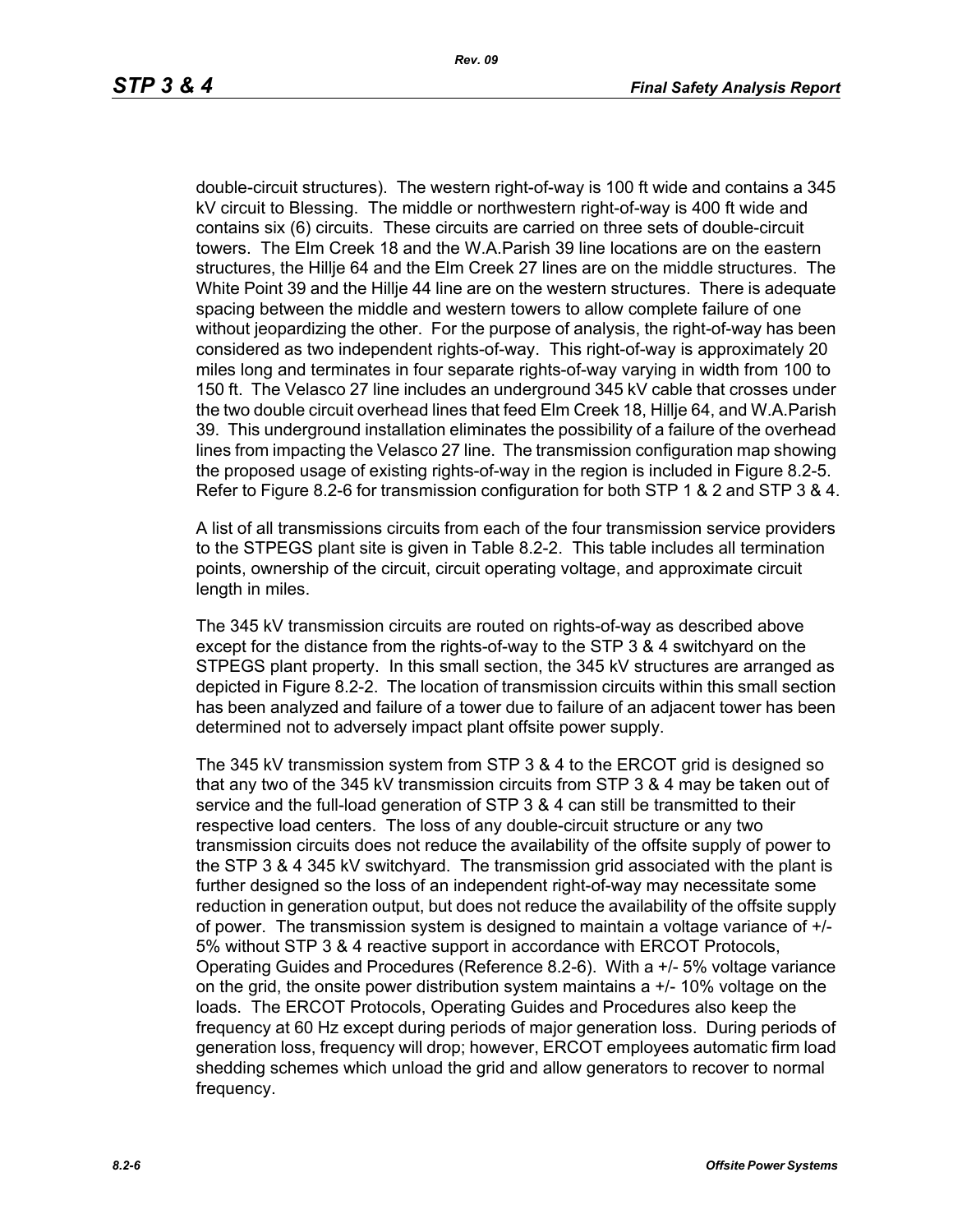All the transmission lines to the STPEGS plant are designed for reliability and performance. The structures for these circuits, as well as the 345 kV switchyard, are built to withstand hurricane force winds. In southeastern Texas, the ice-loading condition on transmission lines is not considered significant since it is less than the hurricane wind-loading on transmission or substation structures. The 345 kV structures have sufficient vertical spacing to minimize galloping conductor flashover. Galloping conductors have caused outages primarily of 138 kV and 69 kV vertically spaced circuits since the vertical spacing between conductors is much less than that for 345 kV circuits. Galloping conductors are considered a rare phenomenon in southeastern Texas. The Transmission Line Historical Data on Outages Due to Failures, Table 8.2-3, does not attribute any outages due to galloping conductors.

The isokeraunic level in thunderstorm days per year is moderate to moderately high for the Texas Gulf Coast area. Long-term historical data show this area to have approximately 65 thunderstorm days per year (Reference 8.2-4). The transmission line design has sufficient basic insulation level (BIL) to minimize lightning flashover from the expected number of lightning strokes (the number of lightning strokes is assumed proportional to the number of thunderstorm days per year).

The ERCOT grid and transmission system (as described in Section 8.1.1) ensures that AC offsite power is available for shutdown of STP 3 & 4 and for mitigating the consequences of postulated accidents at either unit.

### **8.2.1.2.2 Switchyard Description**

The STP 3 & 4 345 kV switchyard is sized and configured to accommodate the output of both units. The location of this switchyard is on the STP site approximately 650 feet north of STP 3 & 4. The switchyard layout and location are shown on Figures 8.2-2, 8.2-4 and 8.2-6.

As indicated on Figure 8.2-3, a breaker and-a-half scheme is incorporated in the design of the 345 kV switchyard. The switchyard bus is a 63 kA fault duty design. Circuit breakers and disconnect switches are sized and designed in accordance with ANSI Standard C37.06 (Reference 8.2-1). All circuit breakers are equipped with dual trip coils. The 345 kV circuit breakers in the switchyard are rated according to the following criteria:

- Circuit breaker continuous current ratings are chosen such that no single contingency in the switchyard (e.g., a breaker being out for maintenance) will result in a load exceeding 100 percent of the nameplate continuous current rating of the breaker.
- Interrupting duties are specified such that no fault occurring on the system, operating in steady-state conditions, will exceed the breaker's nameplate interrupting capability.
- **Momentary ratings are specified such that no fault occurring on the system,** operating in steady-state conditions, will exceed the breaker's nameplate momentary rating.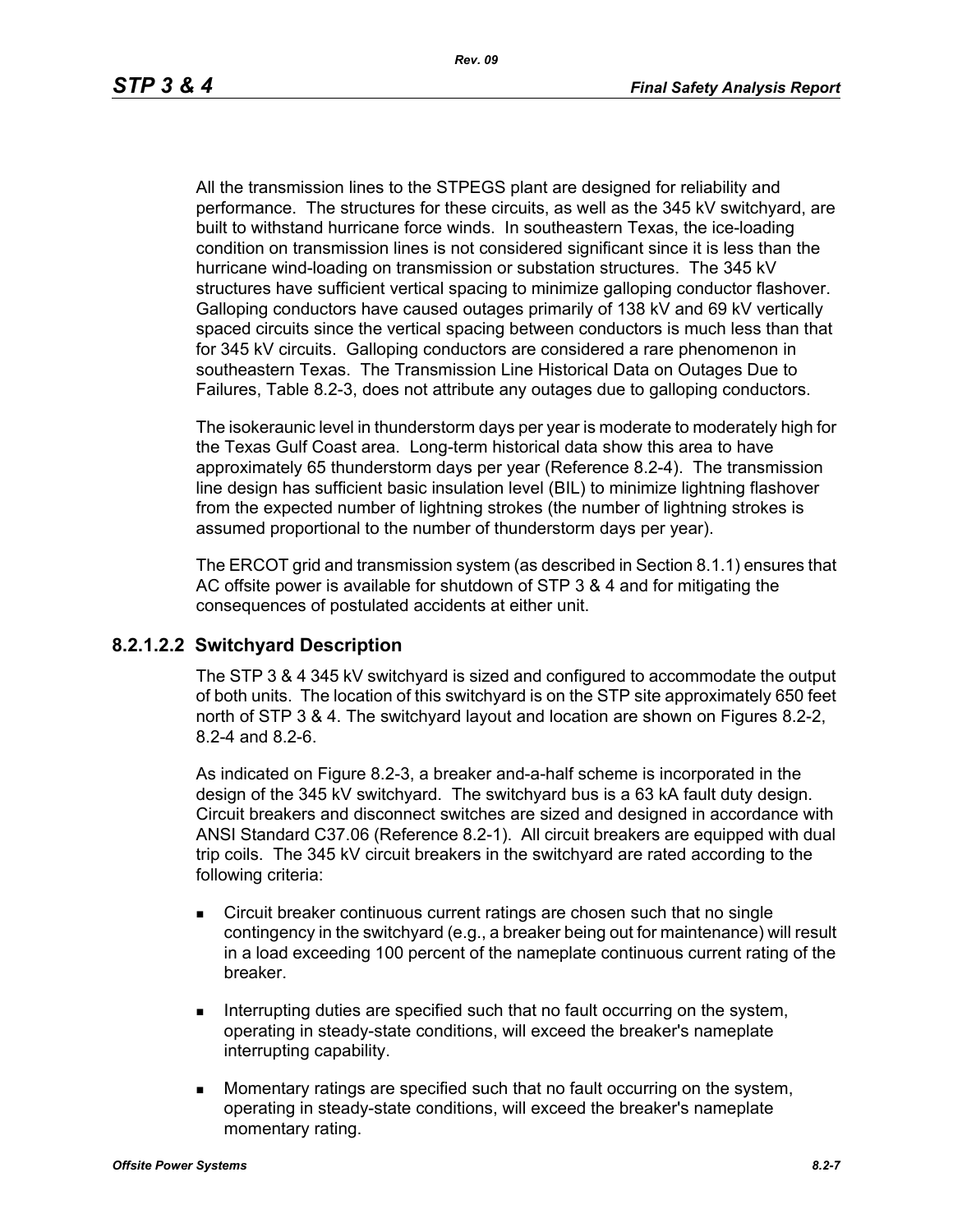**DED** Voltage ratings are specified to be greater than the maximum expected operating voltage.

All 345 kV breakers have a minimum symmetrical interrupting capability of 63,000 amperes. The Onsite Electrical System is designed for a future maximum switchyard short circuit contribution of 37 Gva.

The design of the switchyard is consistent with a standard breaker-and-a-half scheme, and includes seven bays in the configuration. The breaker-and-a-half switchyard arrangement offers the operating flexibility to maintain the anticipated operational containment integrity and other vital functions in the event of a postulated accident(s) as described in the Failure Modes and Effects Analysis (FMEA) Subsection 8.2.2.2. Some of the specific advantages of the breaker-and-a-half switchyard arrangement are:

- Any transmission line into the switchyard can be cleared either under normal or fault conditions without affecting any other transmission line or bus.
- Either bus can be cleared under normal or fault conditions without interruption of any transmission line or the other bus.
- **Any circuit breaker can be isolated for maintenance or inspection without** interruption of any transmission line or bus.
- A fault in a tie breaker or failure of the breaker to trip for a line or generator fault results only in the loss of its two adjacent circuits until it can be isolated by disconnect switches.
- A fault in a bus side breaker or failure of the breaker to trip for a line or generator fault results only in the loss of the adjacent circuits and the adjacent bus until it can be isolated by disconnect switches.

Electrical protection of circuits from the STP 3 & 4 switchyard use a primary and secondary relaying scheme. The current input for the protective relaying schemes come from separate sets of circuit breaker bushing current transformers. Also, the control power for all primary and secondary relaying schemes is supplied from separate 345 kV switchyard 125 VDC systems. These schemes are used for the following:

- The scheme is used on each of the six 345 kV transmission circuits from the STPEGS 345 kV switchyard to the ERCOT grid. The potential input for the primary and secondary transmission circuit relaying systems is supplied from fused branch circuits originating from a set of coupling capacitor potential devices connected to the associated transmission circuit.
- **The switchyard buses use a primary and backup scheme. The zone of protection** of each 345 kV bus includes all the 345 kV circuit breakers adjacent to the protected bus.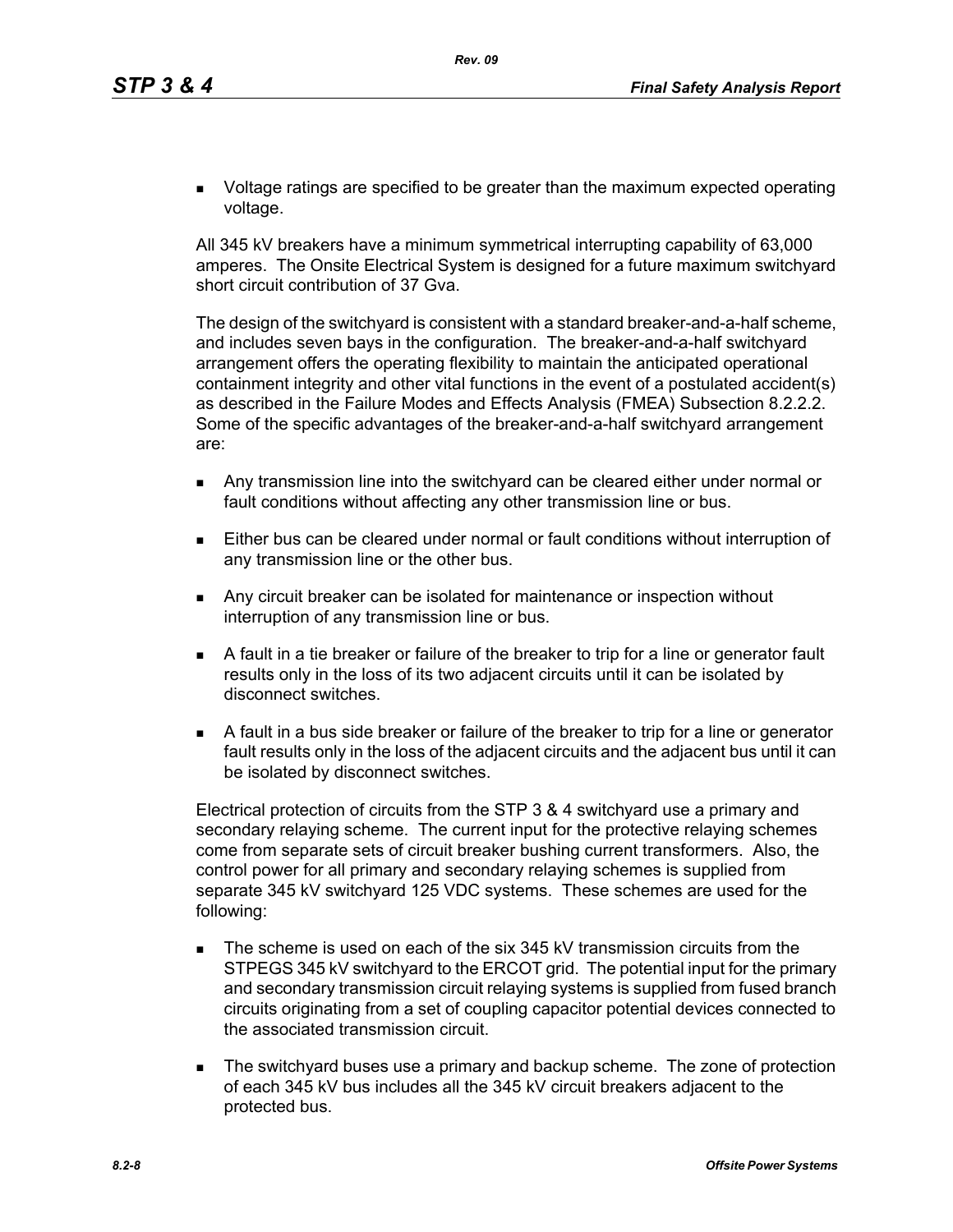**EXECT** Line protection for the main power transformers and reserve auxiliary transformers use primary and backup schemes.

In addition to the above described STP 3 & 4 345 kV switchyard relaying systems, each of the 345 kV circuit breakers has an associated circuit breaker failure relaying system. The primary and secondary relaying systems of the STP 3 & 4 345 kV switchyard are connected to separate trip circuits in each 345 kV circuit breaker.

For the two 125 VDC batteries located in the STPEGS 345 kV switchyard control house, each battery has its own battery charger. Each battery charger is connected to separate 480 VAC distribution panel boards also located in the control house. The 345 kV switchyard 125 VDC systems are entirely independent of the unit non-Class 1E and unit Class 1E battery systems.

The STP 3 & 4 345 kV switchyard 480 VAC and 120/240 VAC station service system consists of two 4.16 kV/480 VAC load center transformers, a 480 VAC double-ended load center, two 480 VAC distribution panel boards, a 480/120-240 VAC transformer bank and two 120/240 VAC distribution panel boards. The 4.16 kV/480 VAC load center transformers are supplied by two 4.16 kV non-Class 1E feeders, one from each unit, and each are provided with a backup power feed from the CTG.

The control cables for the switchyard breakers are routed through three parallel, independent cable trenches. The two outer trenches carry the primary relaying and control for all breakers. The center trench carries the secondary (or backup) relaying and control for all breakers. Cables are routed from each breaker to the respective trenches in such a fashion as to maintain separation between primary and secondary circuits.

# **8.2.1.2.3 Main Power and Reserve Auxiliary Transformers**

The main power transformer (MPT) and the reserve auxiliary transformers (RATs) tielines run south from the new 345 kV switchyard toward STP 3 & 4.

The MPT consists of three normally energized single phase transformers with an additional installed spare. Provisions are made to permit connecting and energizing the spare transformer following a failure of one of the normally energized transformers.

The calculated rated conditions for the MPT(s) are approximately 1612 MVA with a nominal voltage of approximately 26 kV and with taps at 105%, 102.5%, 100%, 97.5%, and 95% of 362.25 kV. The MPTs are each individually rated at approximately 537.5 MVA. MPT and high voltage circuits have sufficient impedance to limit the primary side maximum available fault current contribution from the system to that required by the main generator output circuit breaker.

The offsite transmission circuits from the transmission network through and including the main step-up power and reserve auxiliary transformers are designed and constructed to withstand the mechanical and thermal stresses from the worst case faults.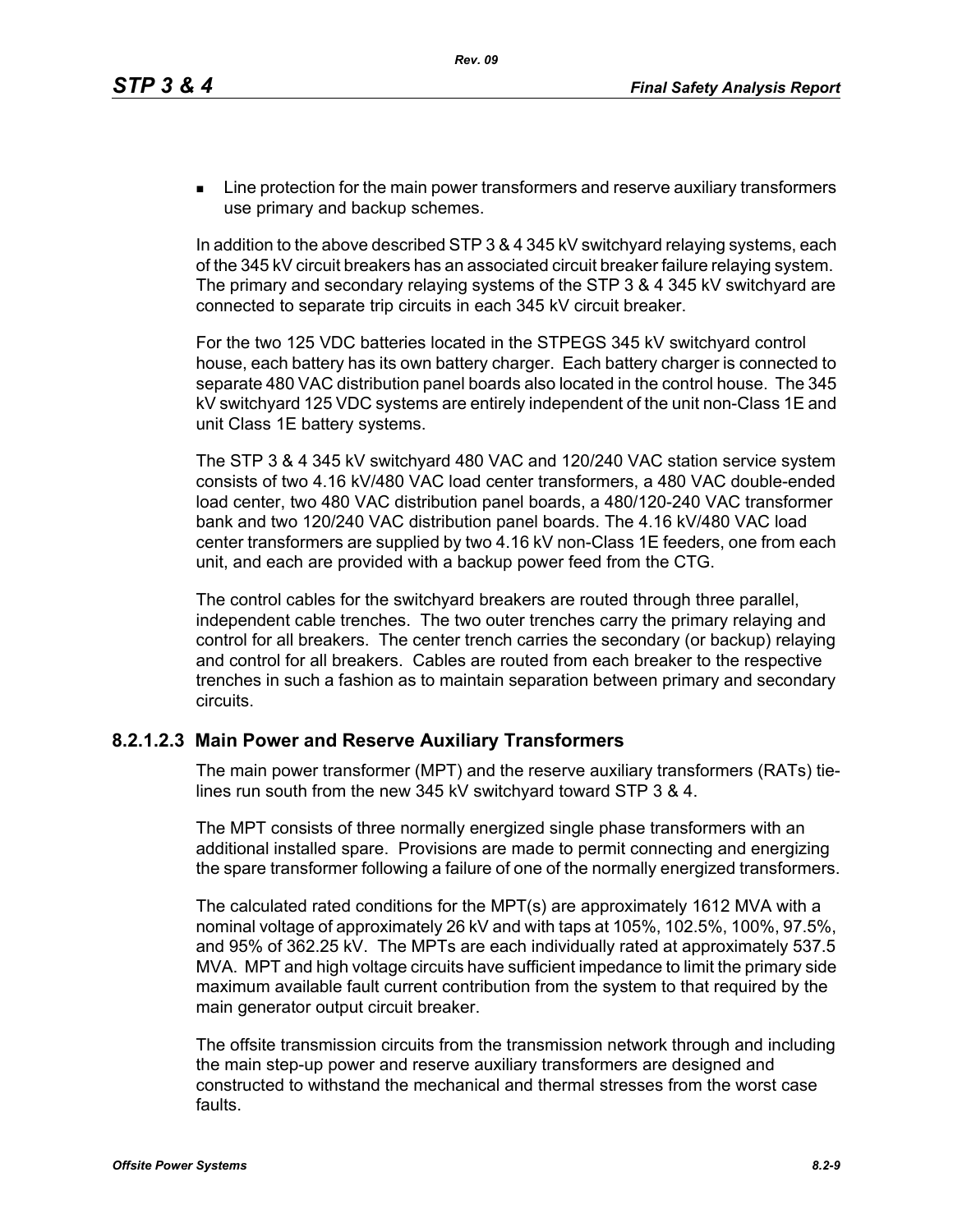The offsite transmission circuits from the transmission network through and including the main step-up power and reserve auxiliary transformers are sized to supply their load requirements during all design operating modes of their respective Class 1E divisions and non-Class 1E load groups.

The impedances of the unit auxiliary and reserve auxiliary transformers are compatible with the interrupting capability of the plant's circuit interrupting devices.

The main step-up power and reserve auxiliary transformers are provided with separate oil collection pits and drains to safe disposal area, and are provided with fire protection deluge systems as specified in Section 9A.4.6.

Each transformer has primary and backup protective devices. DC power to the primary and backup devices is supplied from separate non-Class 1E DC sources.

#### **8.2.1.3 Separation**

STD DEP 8.3-1

#### STD DEP Admin

*The location of the main power transformer, unit auxiliary transformers, and reserve auxiliary transformer*s *are shown on Figure 8.2-1. The reserve auxiliary transformer*s *is*are *separated from the main power and unit auxiliary transformers by minimum distance of 15.24m. It is a requirement that the 15.24m minimum separation be maintained between the switching station and the incoming tie lines (see Section 8.2.3). The transformers are provided with oil collection pits and drains to a safe disposal area.*

*Reference is made to Figures 8.3-1 for the single line diagrams showing the method of feeding the loads. The circuits associated with the alternate offsite circuit from the reserve auxiliary transformer*s *to the Class 1E buses are separated by walls or floors, or by at least 15.24m, from the main and unit auxiliary transformers. The circuits associated with the normal preferred offsite circuit from the unit auxiliary transformers to the Class 1E buses are separated by walls or floors, or by at least 15.24m, from the reserve auxiliary transformer*s*. Separation of the normal preferred and alternate preferred circuits is accomplished by floors and walls over their routes through the Turbine, Control and Reactor Buildings except within the switchgear rooms where they are routed to opposite ends of the same switchgear lineups.* Either reserve auxiliary transformer may be used to satisfy requirements as the alternate preferred power supply. Separation between the two reserve auxiliary transformers is not sufficient to allow each to be considered an independent offsite power supply.

#### STP DFP 8 2-1

*The alternate preferred feeds from the reserve auxiliary transformers are routed inside the Turbine Building. The Turbine Building switchgear feed from the reserve auxiliary transformer is routed directly to the Turbine Building switchgear rooms. The feed to the Control Building is routed in corridors outside of the Turbine Building switchgear*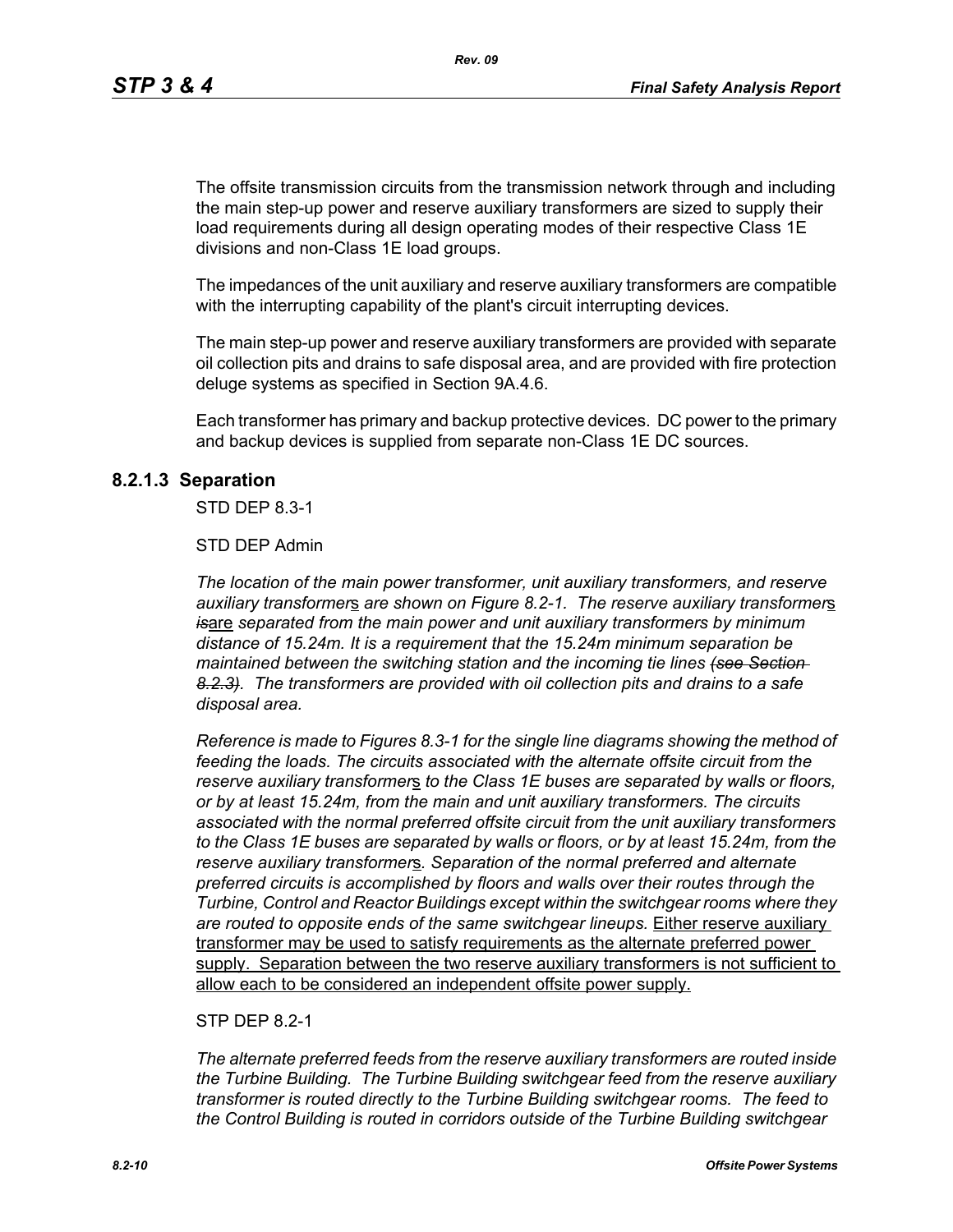*rooms. It exits the Turbine Building and crosses the Control Building roof on the opposite side of the Control Building from the route for the normal preferred power feeds. The steam tunnel is located between the normal preferred feeds and the alternate preferred feeds across the stepped roof of the Control Building. The alternate preferred power feed turns down between the Control and Reactor Building and enters the Reactor Building on the Division II* Division I *side of the Reactor Building. From there it continues on to the respective switchgear rooms in the Reactor Building.*

STD DEP 8.3-1

*Feeder circuit breakers from the unit auxiliary and reserve auxiliary transformers to the medium voltage (6.9 kV) switchgear are interlocked to prevent paralleling the normal and alternate power sources.*

#### STD DEP Admin

*Instrument and control cables associated with the normal preferred power circuits are separated [i.e., by 15.24m, or by walls or floors] from the instrument and control cables associated with the alternate preferred power circuits; with exception of the circuits in the control room, the circuits at the control and instrument DC power sources, and the interlock circuitry required to prevent paralleling of the two offsite sources. However, these circuits are electrically isolated and separated to the extent practical, and are not routed together in the same raceway. The reserve auxiliary transformer*s' *power, instrument and control cables do not share raceways with any other cables. The*  instrumentation and control circuits for the normal and alternate preferred power shall *not rely on a single common DC power source. [See Subsection 8.2.3 items (13) and (15)]*

STD DEP 8.3-1

*A combustion turbine generator (CTG) supplies standby power to the non-Class 1E buses which supply the non-Class 1E plant investment protection (PIP) loads. It is a 9 MW* 20 MW (minimum) *rated self-contained unit which is capable of operation without external auxiliary systems. Although it is located on site, it is treated as an additional offsite source in that it supplies power to multiple load groups. In addition, manually controlled breakers provide the capability of connecting the combustion turbine generator to any of the Class 1E buses if all other AC power sources are lost.*

*In this way, the CTG provides a second "offsite" power source to any Class 1E bus being fed from the reserve auxiliary transformer*s *while the associated unit auxiliary transformer is out of service.*

### **8.2.2.1 General Design Criteria**

STP DEP 1.1-2

*(1) GDC 5 and RG 1.81 - Sharing of Structures, Systems and Components*

*The ABWR is a single-unit plant design. Therefore this GDC is not applicable.* STP 3 & 4 is a dual-unit station. STP 3 & 4 receive offsite power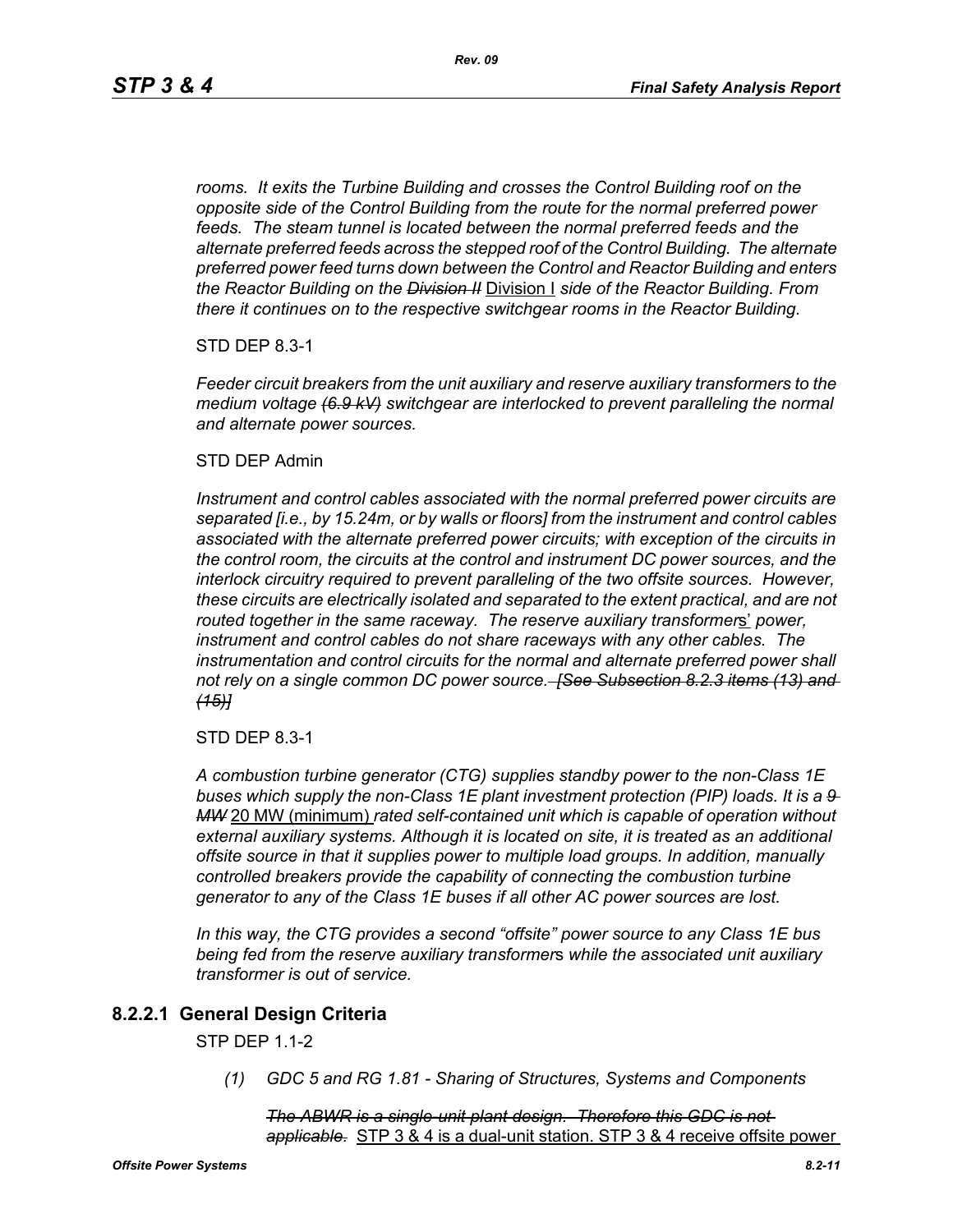from a common 345 kV switchyard through normal and alternate preferred power transmission lines and circuits in accordance with GDC 17. The Failure Modes and Effects Analysis (FMEA) discussed in Section 8.2.2.2 concludes that there are no single failures which can prevent the offsite power system from performing its function to maintain the anticipated operational containment integrity and other vital functions in the event of a postulated accident. The ability to perform an orderly shutdown and cooldown of the other unit in the event of an accident is not significantly impaired and it is concluded that GDC 5 and RG 1.81 are met.

#### STD DEP 8.3-1

*(2) GDC 17—Electric Power Systems*

*As shown in Figure 8.3-1, each of the Class 1E divisional 6.9* 4.16 *kV M/C buses can receive power from multiple sources. There are separate utility feeds from the offsite transmission network (via the main power transformer*, the unit auxiliary transformers, *and the reserve auxiliary transformer*s*).*

### **8.2.2.2 Failure Modes and Effects Analysis (FMEA)**

#### **8.2.2.2.1 Introduction**

This subsection provides a description of the failure modes and effects analysis (FMEA) for the "Offsite Power System" for the STP 3 & 4 units. This specific FMEA is a supplement and is provided for each of the following in accordance with RG 1.206:

- **Transmission Line Towers**
- Transmission Line Conductors
- 345 kV Switchyard
- **Exercuit Breakers**
- **Disconnect Switches**
- **Main Power Transformers (MPTs)**
- **Reserve Auxiliary Transformers (RATs)**

Regulatory Guide 1.206 requires that an FMEA be performed on Switchyard components to assess the possibility of simultanious failure of both prefered circuits as a result of single event.

### **8.2.2.2.2 Analysis**

Outage data on the 345 kV transmission lines of current experience is given in Table 8.2-3.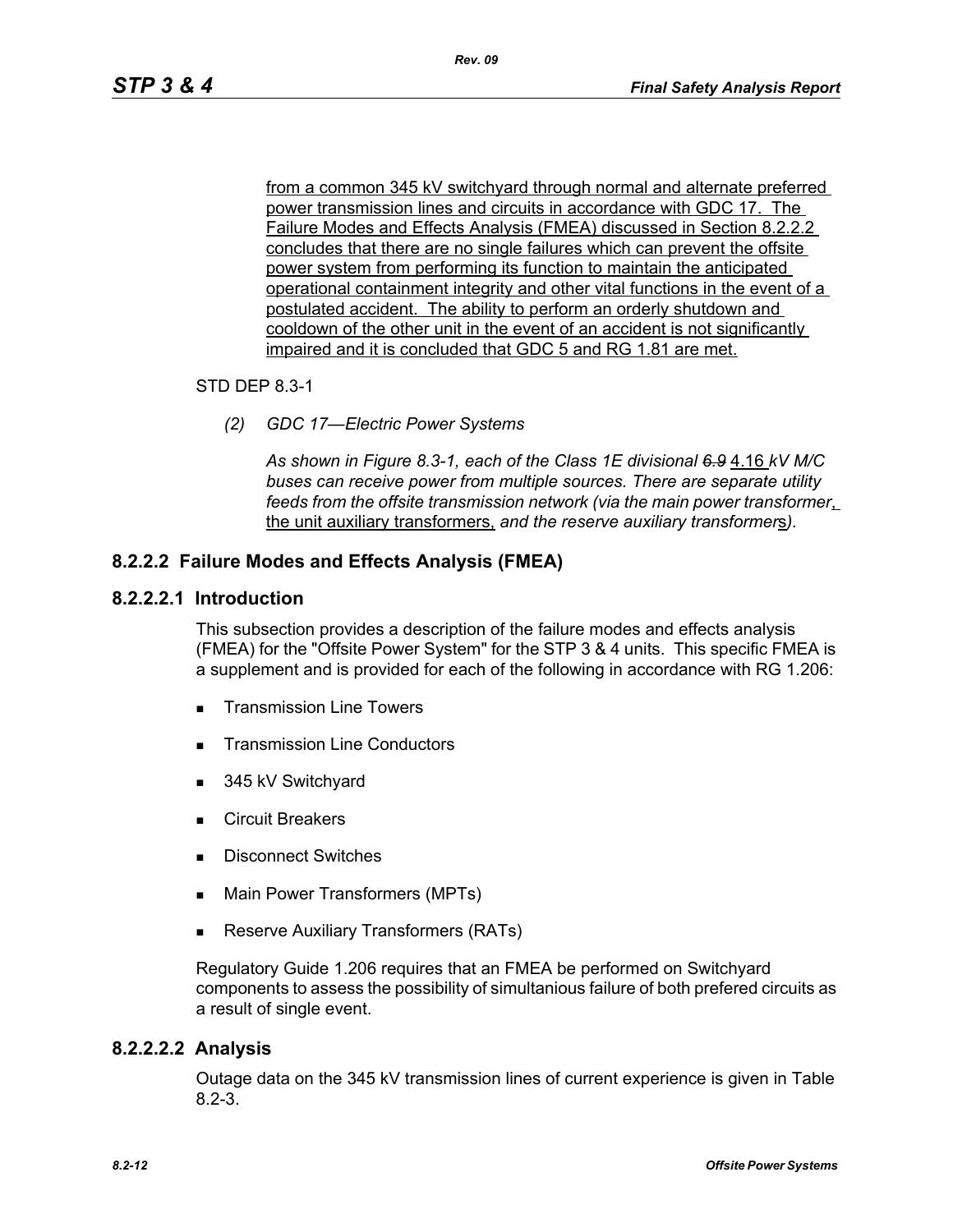# **8.2.2.2.2.1 Transmission Line Tower(s) Failure Mode Evaluation**

The 345 kV towers that will be constructed for STP 3 & 4 and the STP 1 & 2 transmission line towers that will be reworked for STP 3 & 4 are designed and constructed using the same type of design as the existing towers for STP 1 & 2. All towers for STP 1 & 2 are grounded with either ground rods or a counterpoise ground system. All transmission line towers are constructed and grounded using the same methods.

Failure of any one tower due to structural failure can at most disrupt and cause a loss of power distribution to only those circuits on the tower. The spacing of the towers between adjacent power circuits is designed to account for the collapse of any one tower.

Therefore, one of the preferred sources of power remains available for this failure mode in order to maintain the containment integrity and other vital functions in the event of a postulated accident(s).

# **8.2.2.2.2.2 Transmission Line Conductor(s) Failure Mode Evaluation**

The transmission lines have conductors installed or resized with replacement conductors to the proper load carrying conductor size in order to accommodate the additional capacity as a result of STP 3 & 4.

Failure of a line conductor would cause the loss of one preferred source of power but not more than one.

Therefore, a minimum of one preferred sources of power remains available for this failure mode in order to maintain the containment integrity and other vital functions in the event of a postulated accident(s).

### **8.2.2.2.2.3 345 kV Switchyard Failure Mode Evaluation**

As indicated in Figure 8.2-3 and 8.2-4, a breaker-and a-half scheme is incorporated in the design of the 345 kV switchyard for STP 3 & 4. The 345 kV equipment in the switchyard are all rated and positioned within the bus configuration according to the following criteria in order to maintain load flow incoming and outgoing from the units.

- Equipment continuous current ratings are chosen such that no single contingency in the switchyard (e.g., a breaker being out of for maintenance) can result in current exceeding 100 percent of the continuous current rating of the equipment.
- **Interrupting duties are specified such that no faults occurring on the system exceed** the equipment rating.
- **Momentary ratings are specified such that no fault occurring on the system** exceeds the equipment momentary rating.
- **DED** Voltage ratings are specified to be greater than the maximum expected operating voltage.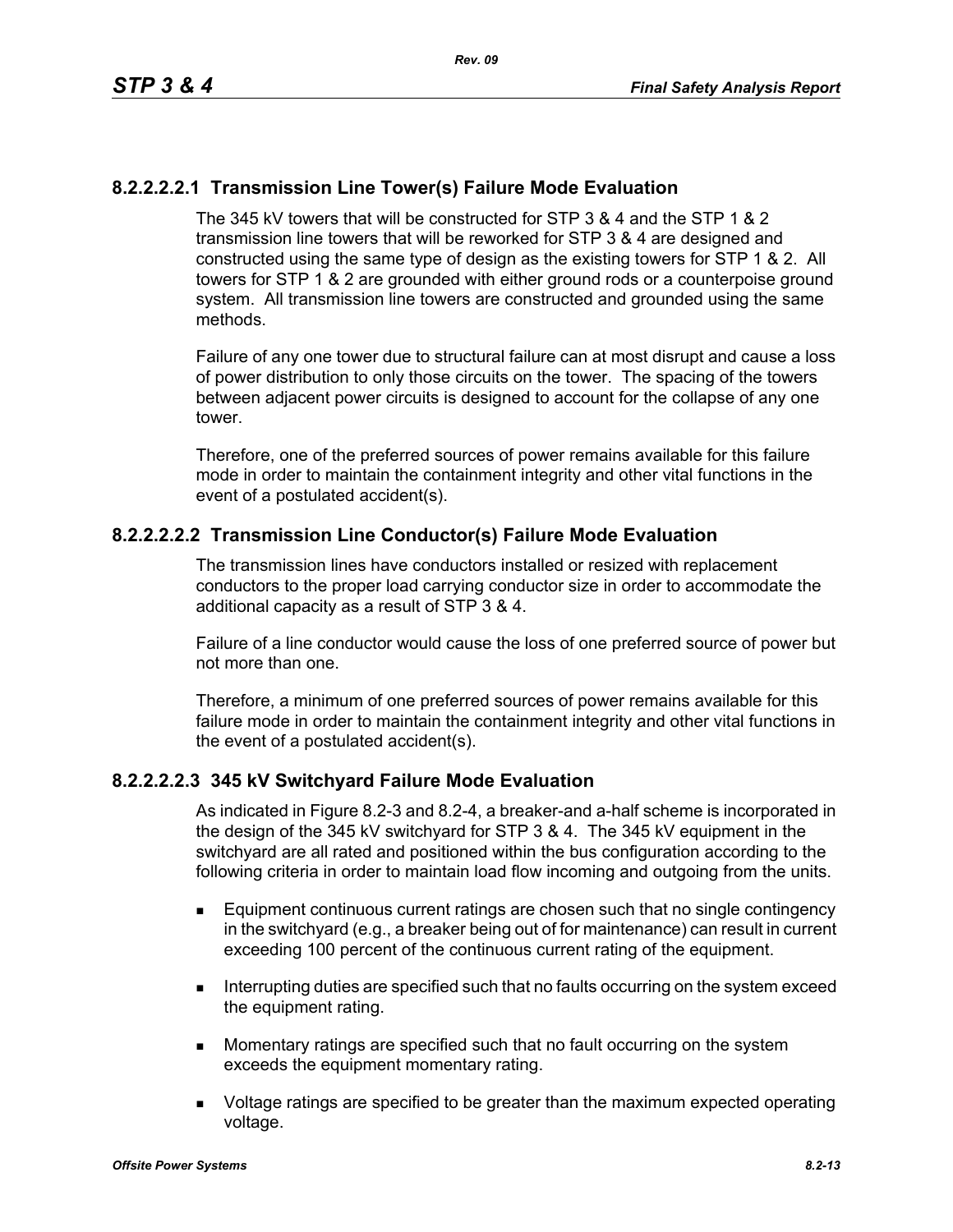The breaker-and-a-half switchyard arrangement offers the following flexibility to control a failed condition within the switchyard:

- Any faulted transmission line into the switchyard can be isolated without affecting any other transmission line.
- Either bus can be isolated without interruption of any transmission line or other bus.
- Each battery charger is connected to a 480 VAC distribution panel board located in the STP 3 & 4 345 kV switchyard control house. The 345 kV switchyard 125 VDC systems are independent of the unit non-Class 1E and unit Class 1E battery systems.
- A primary and secondary relaying system is included on each of the six 345 kV transmission circuits from the STP 3 & 4 345 kV switchyard to the ERCOT grid. All relay schemes used for protection of the offsite power circuits and the switching station equipment include primary and backup protection features. All breakers are equipped with dual trip coils. Each protection circuit which supplies a trip signal is connected to a separate trip coil.
- **Instrumentation and control circuits of the main power offsite circuit (i.e., normal** preferred power circuit) are separated from the instrumentation and control circuits for the reserve power circuit (i.e., alternate preferred power circuit)
- **The current input for the primary and secondary transmission circuit relaying** systems is supplied from separate sets of circuit breaker bushing current transformers. The potential input for the primary and secondary transmission circuit relaying systems is supplied from fused branch circuits originating from a set of coupling capacitor potential devices connected to the associated transmission circuit. The control power for the primary and secondary transmission circuit relaying systems is supplied from separate 345 kV switchyard 125 VDC systems.
- A primary and secondary relay system is included for protection of each of the STP 3 & 4 345 kV switchyard buses. The zone of protection of each 345 kV bus protection system includes all the 345 kV circuit breakers adjacent to the protected bus. The primary relay is the instantaneous high impedance type used for bus protection to detect both phase and ground faults. This relay is connected in conjunction with auxiliary relays and pilot wire relaying to form a differential protection, instantaneous auxiliary tripping, and transferred tripping relay system. The secondary relay system and pilot wire relaying is a duplicate of the primary relay system.
- The current input for the primary and secondary 345 kV bus relaying systems is supplied from separate sets of 345 kV circuit breaker bushing current transformers. The control power for the relay terminals of the primary and secondary 345 kV bus relaying systems located in the STP 3 & 4 345 kV switchyard control house is supplied from separate 345 kV switchyard 125 VDC systems.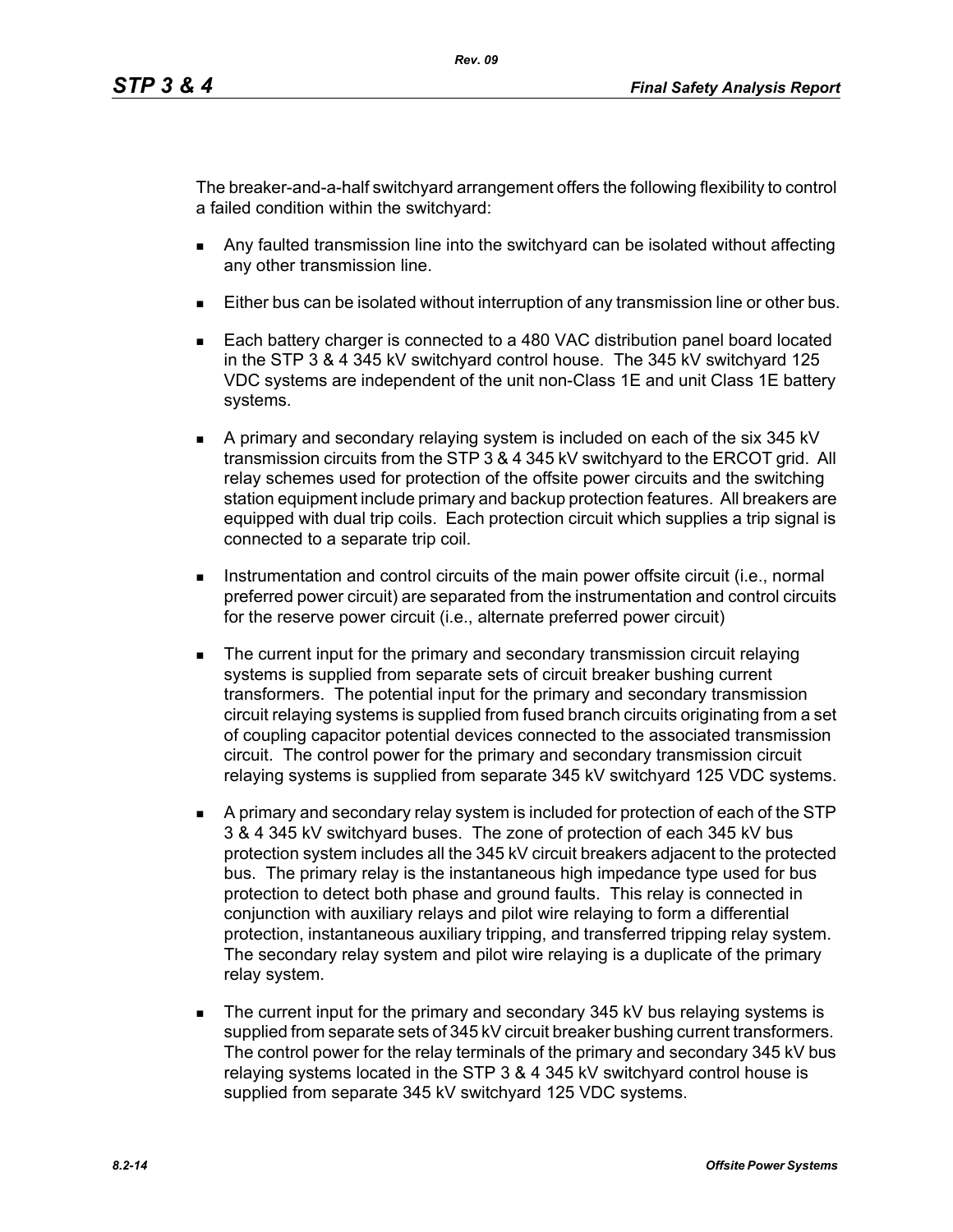*Rev. 09*

- A primary and secondary relay system is included on each of the circuits connecting the MPT(s) and the RAT(s) to their respective STP 3 & 4 345 kV switchyard position. The zone of protection of each of the MPT(s) circuit connection protection system includes two associated circuit breakers at the STP 3 & 4 345 kV switchyard and the high side bushings of the MPT(s). The secondary relay system is a duplicate of the primary relay system.
- The current input for the primary and secondary MPT and the RAT circuit connection relaying systems are supplied from separate sets of 345 kV circuit breaker bushing current transformers, MPT and RAT transformer bushing current transformers. The control power for the relay terminals of the primary and secondary MPT circuit connection relaying systems located in the STP 3 & 4 345 kV switchyard control house are supplied from separate 345 kV switchyard 125 VDC systems. The control power for the relay terminals of the primary and secondary MPT and RAT circuit connection relaying systems located at the unit relay room are supplied from the respective unit non-Class 1E 125 VDC battery systems.
- Spurious relay operation within the switchyard that trips associated protection system will not impact any primary or backup system.

Therefore, a minimum of one preferred source of power remains available for this failure mode in order to maintain the containment integrity and other vital functions in the event of a postulated accident(s).

### **8.2.2.2.2.4 Circuit Breakers Failure Mode Evaluation**

As indicated in Figures 8.2-3 and 8.2-4, a breaker-and-a-half scheme is incorporated in the design of the 345 kV switchyard for STP 3 & 4. The 345 kV equipment in the switchyard are rated and positioned within the bus configuration according to the following criteria in order to maintain load flow incoming and outgoing from the units:

- **EXECT** Circuit breaker continuous current ratings are chosen such that no single contingency in the switchyard (e.g., a breaker being out for maintenance) will result in a load exceeding 100 percent of the nameplate continuous current rating of the breaker.
- Interrupting duties are specified such that no fault occurring on the system, operating in steady-state conditions will exceed the breaker's nameplate interrupting capability.
- **Any circuit breaker can be isolated for maintenance or inspection without** interruption of any transmission line or bus.
- A fault in a tie breaker or failure of the breaker to trip for a line or generator fault results only in the loss of its two adjacent circuits until it can be isolated by disconnect switches.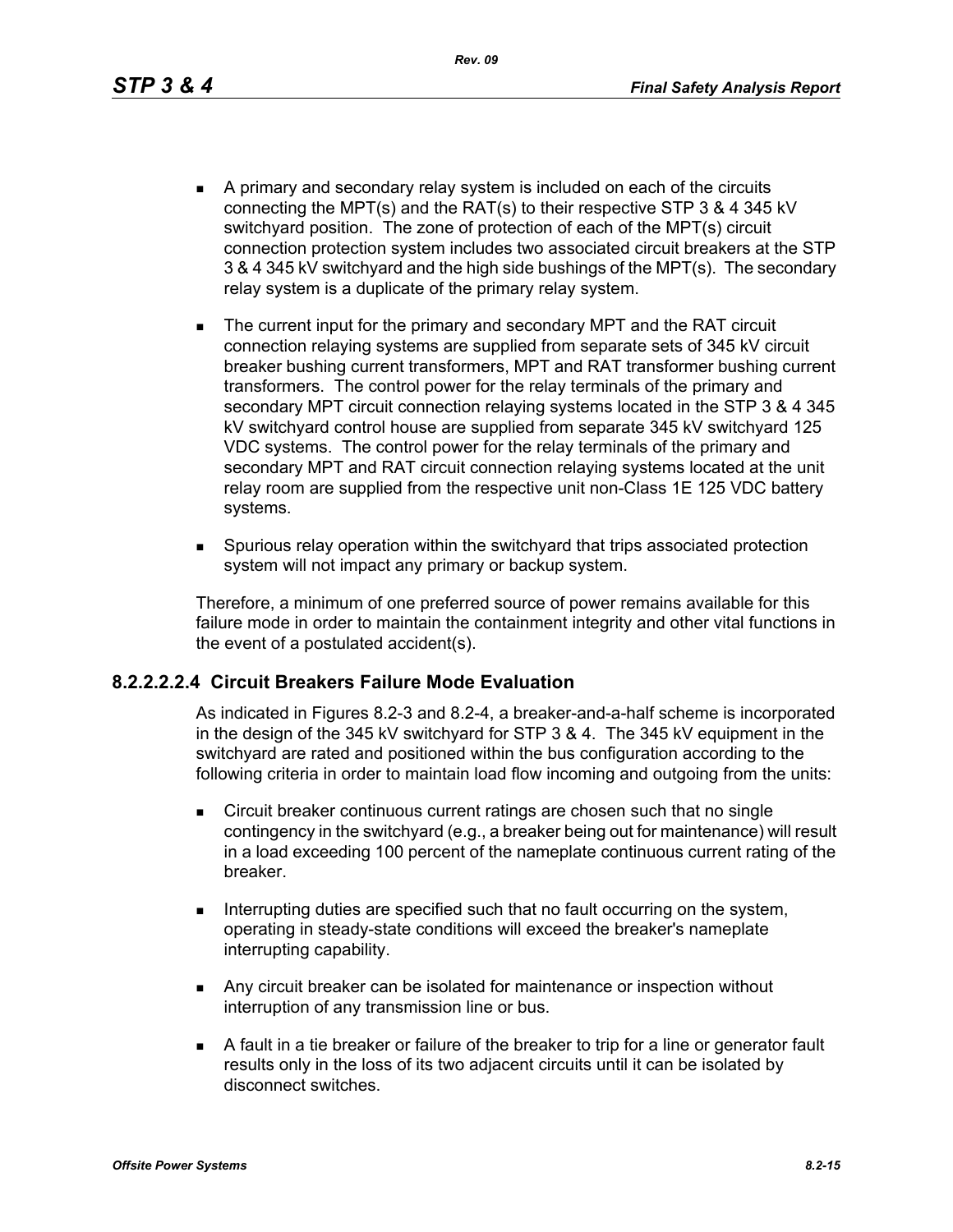A fault in a bus side breaker or failure of the breaker to trip for a line or generator fault results only in the loss of the adjacent circuits and the adjacent bus until it can be isolated by disconnect switches.

In addition to the above described STP 3 & 4 345 kV switchyard relaying systems, each of the 345 kV circuit breakers has a primary protection rely and a backup protection relay. The primary relay is a different type or manufacture from the backup relay. This will preclude common mode failure issues with the protection relays.

The primary and secondary relaying systems of the STP 3 & 4 345 kV switchyard are connected to separate trip circuits in each 345 kV circuit breaker. The control power provided for the 345 kV switchyard primary and secondary relaying protection and breaker control circuits consists of two independent 125 VDC systems.

# **8.2.2.2.2.5 Disconnect Switch(s) Failure Mode Evaluation**

All 345 kV disconnect switches have a momentary rating higher than the available short circuit level. The disconnect switches are implemented into the switchyard configuration to isolate main power circuits that have failed or are out for maintenance. A failure of the disconnect switch results only in the loss of its two adjacent circuits.

Therefore, a minimum of one preferred source of power remains available for this failure mode in order to maintain the containment integrity and other vital functions in the event of a postulated accident(s).

# **8.2.2.2.2.6 Main Power Transformers (MPTs) Failure Mode Evaluation**

A primary and secondary relay system precludes any failure interruption of power to the plant as a result of a lost or damaged MPT(s).

Failure of any MPT will require a transfer of power to the standby RATs. Each RAT has a rating equal or greater to that of a UAT and the capability to supply all Engineered Safety Feature buses in a unit.

# **8.2.2.2.2.7 Reserve Auxiliary Transformers (RATs) Failure Mode Evaluation**

The RAT(s) serve as a standby transformer to the UAT(s) associated with the respective unit and an alternate path to offsite power. Each RAT has the capacity to supply all Engineered Safety Feature (ESF) buses in a unit.

Failure of any transformer will result in a manual transfer of the sources of power for the 13.8kV plant generation buses, plant investment protection buses and ESF buses and will be initiated by the operator from the control room.

### **8.2.2.2.3 Conclusion**

The finding of the FMEA is that there are no single failures which can prevent the "Offsite Power System" from performing its function to maintain the anticipated operational containment integrity and other vital functions in the event of a postulated accident(s).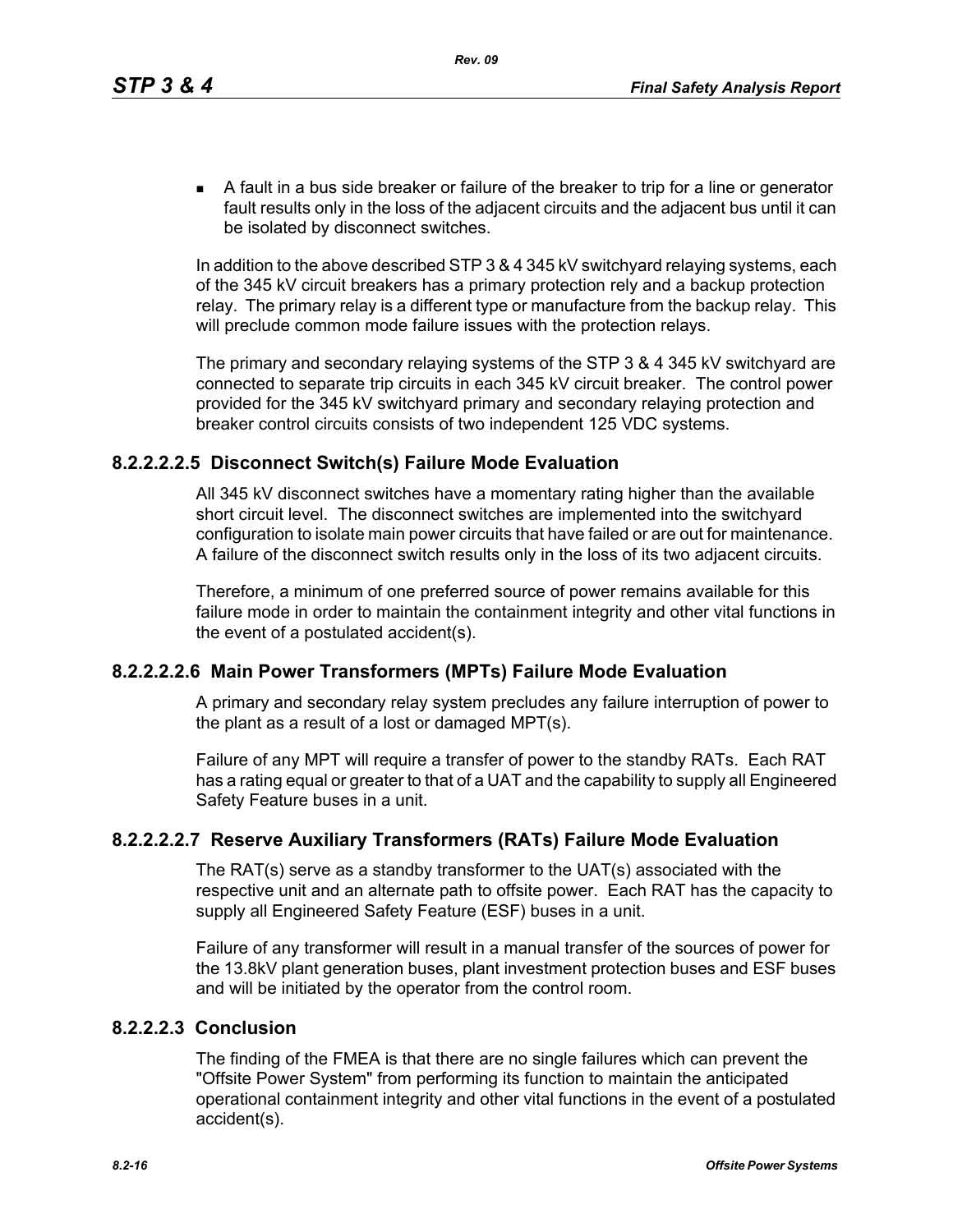# **8.2.2.3 Grid Analysis**

This subsection provides an analysis in accordance with RG 1.206.

An interconnection study (Reference 8.2-3) was performed by the transmission companies for steady state short circuit and stability analysis. These steady state analyses are performed for single and double circuit contingency on the 345 kV transmission system surrounding STP. The details as stated in Subsection 8.2.1.2.1 describing the offsite power system are met in accordance with North American Electric Reliability Corporation, ERCOT, TCC, and CenterPoint Energy planning criteria. These studies further demonstrate that the loss of any double-circuit 345 kV transmission line, the loss of any two 345 kV transmission circuits, or the loss of all circuits on any single independent right-of-way do not endanger the supply of offsite power required for starting, operation, and safe shutdown of STP 3 & 4.

A short circuit analysis has been performed as part of the interconnection study. The calculated maximum short circuit level at the STP 3 & 4 switchyard is less than the equipment short circuit criteria rating.

Stability studies were undertaken to evaluate the dynamic stability performance of both the proposed expansion and the existing STP power plants during transmission disturbances. Three phase fault initiated tripping events involving existing STP 1 & 2 switchyard, STP 3 & 4 switchyard and the Hillje 345 kV switchyard transmission outlets were simulated. These cases included all the possible double circuit tower outage combinations, as well as selected pairs of independent line outages. All 345 kV transmission lines cleared the faults within 4 cycle duration. The simulation results indicate stable operation of the existing STP 1 & 2 and STP 3 & 4 for all second level transmission line contingency conditions. The stability of the grid is fully maintained when considering the loss of the largest generation source, STP 3 & 4, based on the interconnection study (Reference 8.2-3).

Based on this interconnection study (Reference 8.2-3), the preferred sources of power are maintained across the associated power grid and will remain available to maintain the anticipated operational containment integrity and other vital functions in the event of a postulated accident(s).

ERCOT uses a real time contingency analysis to determine the condition of the grid for a multitude of single contingencies. For STP 3 & 4, ERCOT will run single contingencies for loss of largest generation and critical transmission lines like the analysis performed for STP 1 & 2 via the requirements of ERCOT's Protocols, Operating Guides and Procedures (Reference 8.2-6). During periods of instability or when analyzed switchyard voltages are lower than the allowed limit, the transmission operator will notify STP 3 & 4.

# **8.2.2.3.1 Grid Availability**

ERCOT is composed of bulk power systems. The organization of ERCOT includes an engineering subcommittee which conducts joint studies by testing the adequacy of the bulk power system. The studies performed jointly by the members of the ERCOT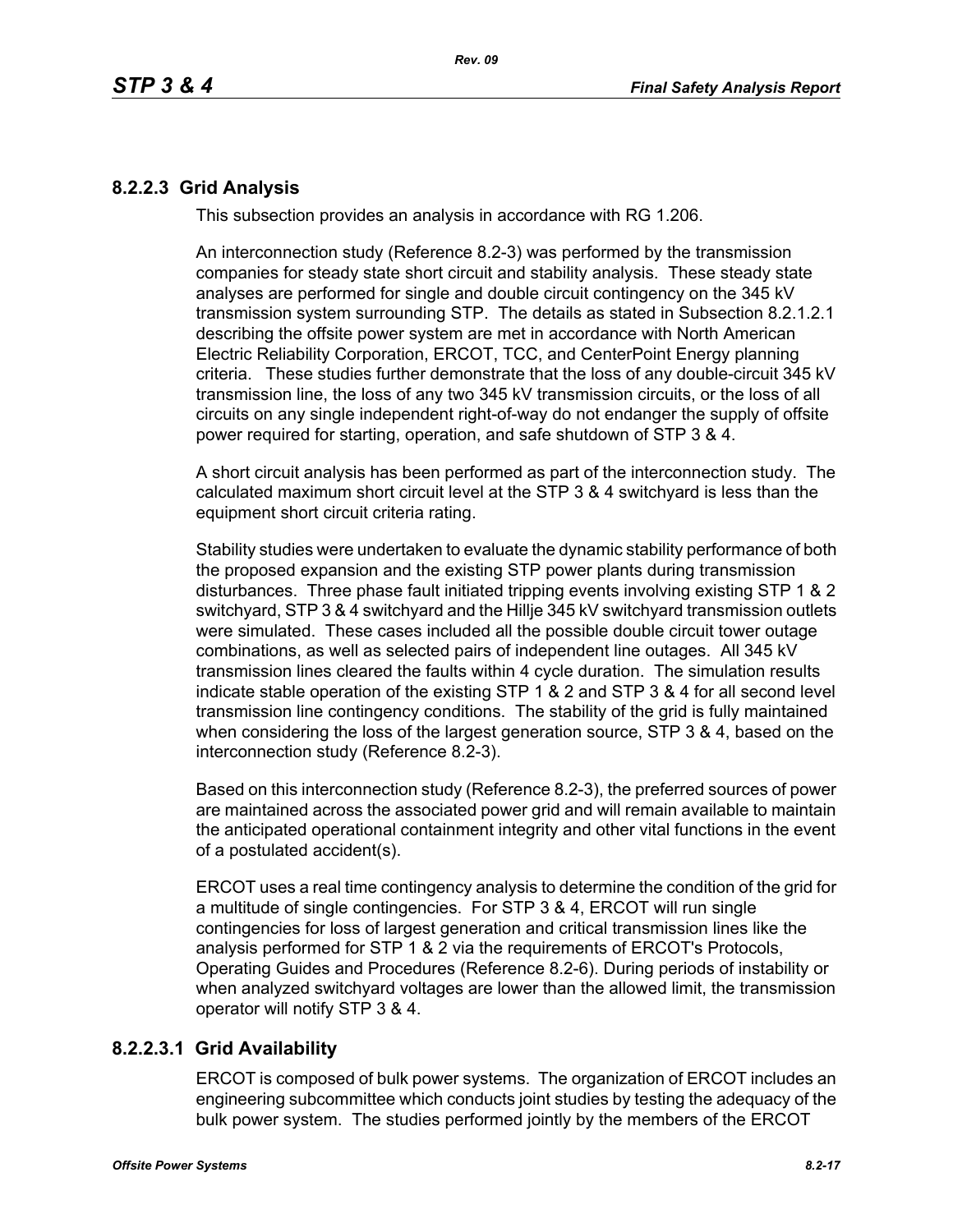Engineering Planning Subcommittee include steady-state load flow, transient stability, and loss-of-load probability (generation planning). The load flow and transient stability cases are designed to test the ERCOT bulk power planning criteria for reliability. Of primary importance in these ERCOT studies is the adequacy of the interconnection and bulk power system (primary 345 kV) to provide import capability to any system.

ERCOT relies on the TSPs to interconnect generation and loads to the ERCOT grid. For generators, an interconnection agreement is entered and provides rules and operating requirements. STP 3 & 4 interconnection agreement is expected to be similar to the STP 1 & 2 interconnection agreement. STP 1 & 2 agreement (Reference 8.2-5) requires the TSPs to support the needs of the nuclear plant for real time operation of the grid and for long term planning studies, including increased loading of the transmission system and new generation facilities.

The major load areas of the ERCOT system are interconnected by a 345 kV transmission network. The 345 kV voltage level is used for the bulk transmission system because it provides a high degree of reliability and has sufficient transport capability between the major load and generation areas.

The 345 kV transmission systems from STPEGS to the ERCOT grid are designed with sufficient BIL to endure expected lightning and switching surge voltage and expected insulator contamination. Design of transmission towers and circuit components conform to industry requirements. Studies and outage data in Table 8.2-3 demonstrate that offsite power for safe shutdown of the electrical system is highly reliable and no improvement in line outage rate is experienced.

### **8.2.3 Interface Requirements**

The following site-specific supplements address the interface requirements for this subsection. STP 3 & 4 Offsite Power System meets the design bases assumptions, as referenced below:

- (1) Reference Subsection 8.2.1.2.
- (2) Reference Subsection 8.2.1.2.1.
- (3) Reference Subsection 8.2.1.2.1.
- (4) Reference Subsections 8.2.1.2, 8.2.1.2.1, 8.2.1.2.2 and 8.2.1.2.3.
- (5) Reference Subsections 8.2.1.2.3.
- (6) Reference Subsections 8.2.1.2, 8.2.1.2.1, 8.2.1.2.2 and 8.2.2.2.2.3 and Figure 8.2-1.
- (7) Reference Subsections 8.2.1.2, 8.2.1.2.2 and 8.3.2.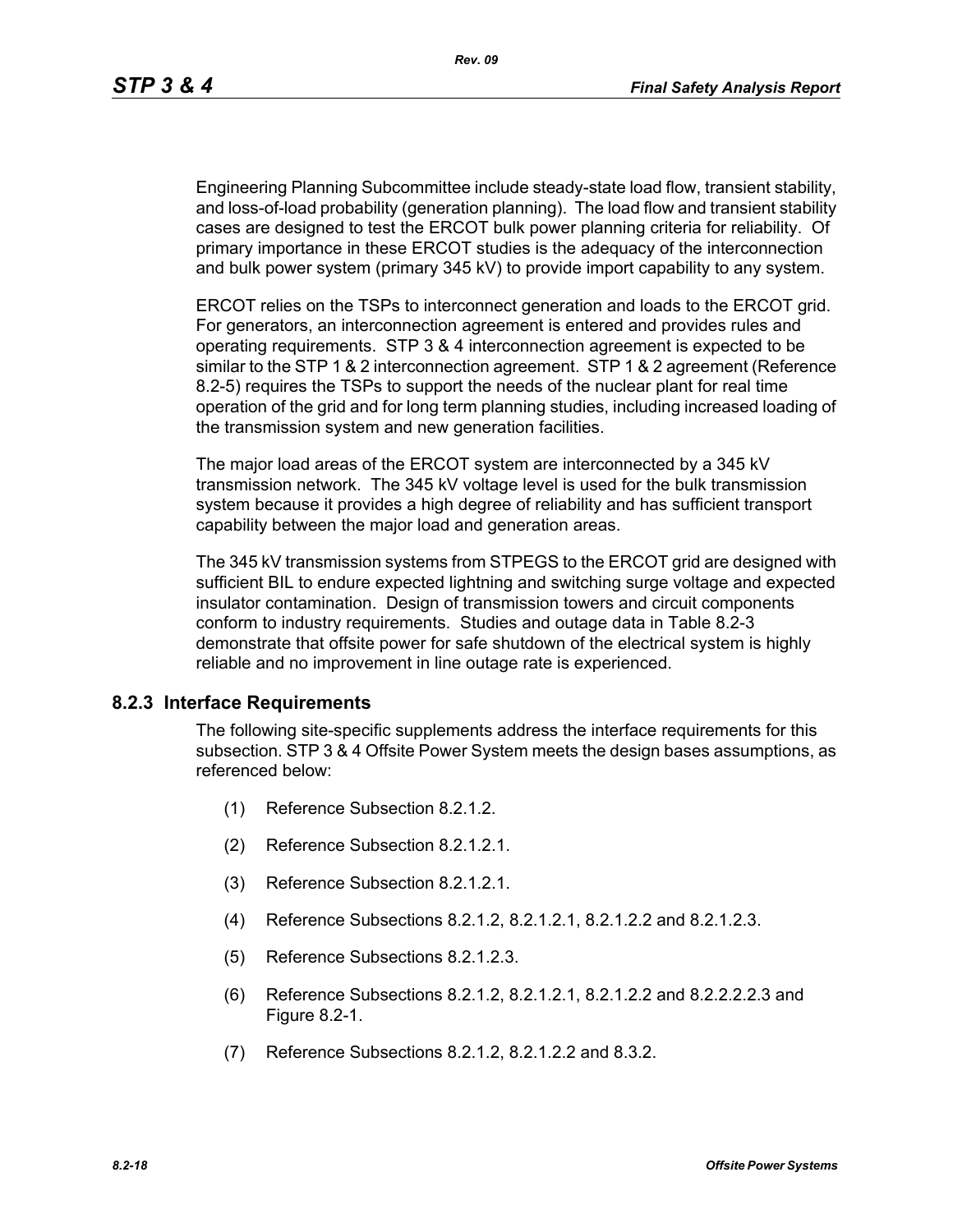# **8.2.4 COL License Information**

# **8.2.4.1 Periodic Testing of Offsite Equipment**

The following site-specific supplement addresses COL License Information Item 8.2.

Offsite power systems are designed to test periodically: (1) the operability and functional performance of the components of the offsite power systems, such as onsite power sources, relays, switches, circuit breakers, and buses, and (2) the operability of the systems as a whole and, under conditions as close to design as practical, the full operational sequence that brings the systems into operation, including operation of applicable portions of the protection system, and the transfer of power among the nuclear power unit, the offsite power system and the onsite power system. Procedures will be developed prior to fuel load to include periodic testing and/or verification of the following items 1-9. These will be established to be consistent with the requirements of GDC 18 and the plant operating procedure development plan in Section 13.5 (COM 8.2-1). The procedures will provide for the following:

- (1) Verify normal offsite power circuit to be energized and connected to the appropriate Class 1E distribution system division and alternate offsite power circuit to be energized at least once every 12 hours.
- (2) Maintenance, calibration and functional test for instrumentation, control, and protection systems, equipment, and components associated with the normal and alternate offsite preferred circuits. Calibration of instrumentation and functional tests include tolerances for relays and meters such that minimum operable voltages for offsite power will not be exceeded, based on the design of the system. Functional test will be performed on transformers with load tap equipment including the controller. The test procedures include expected effects on the distribution system and equipment during the test. Relay testing will be performed periodically in accordance with applicable industry standards or industry accepted practice.
- (3) The required Class 1E and non-Class 1E loads can be powered from their designated preferred power supply within the capacity and capability margins specified in Tier 2 for the offsite system circuits.
- (4) Functional testing of undervoltage schemes that detect the loss of the offsite preferred power supply.
- (5) Preferred power supplies switching
- (6) Surveillances for the batteries and chargers meet accepted industry standards for their design load profiles and recharge times. Battery discharge testing will be performed periodically in accordance with applicable industry standards or industry accepted practice.
- (7) Maintenance and functional test for the generator breaker.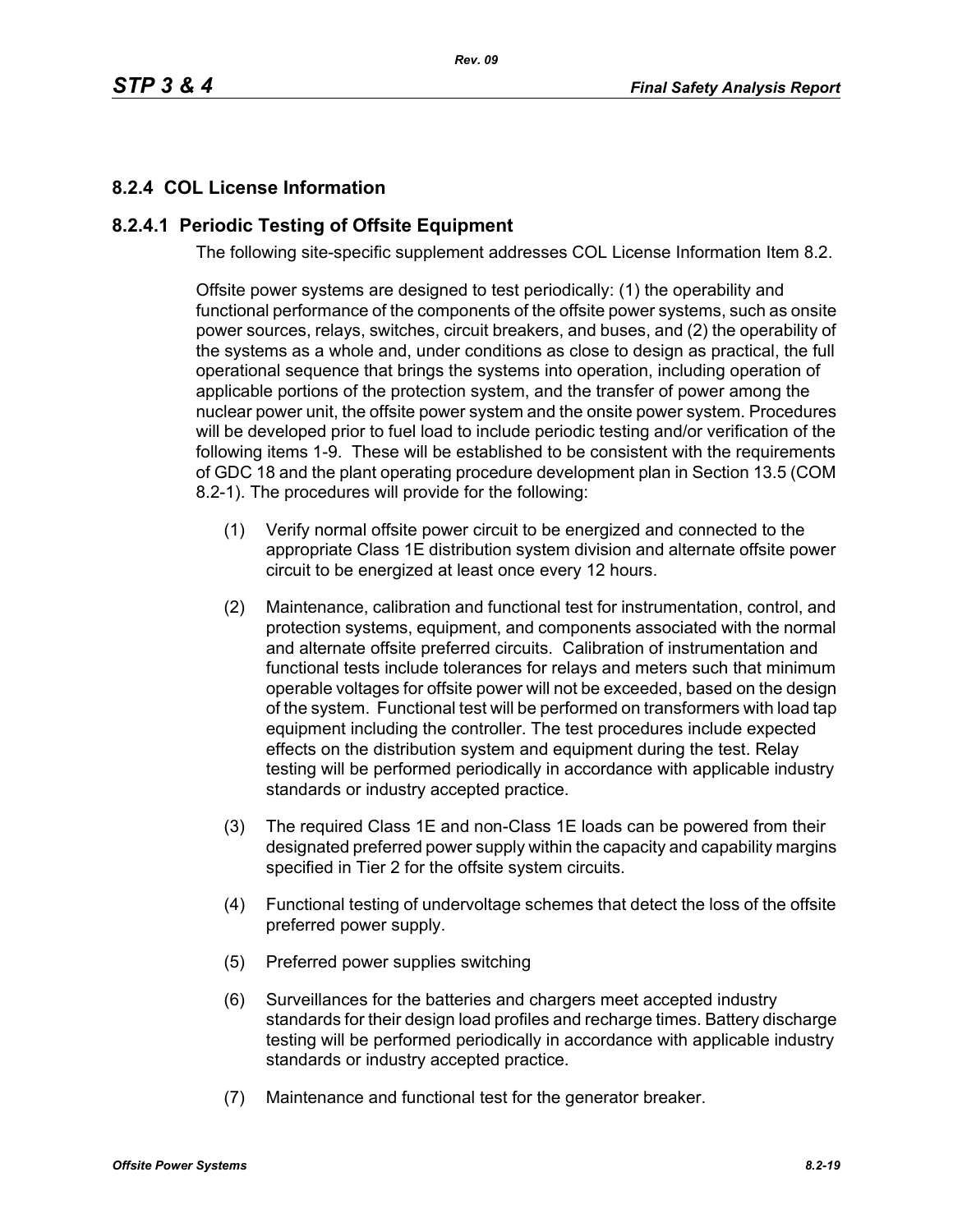- (8) Isolated and non-segregated phase bus ducts are inspected and maintained such that they are clear of debris, fluids, and other undesirable materials. Also, terminals and insulators are inspected, cleaned and tightened, as necessary.
- (9) Potential and power transformer testing, ground grid testing, arrester testing, and circuit breaker timing tests will be performed periodically in accordance with applicable industry standards or industry accepted practice.

The test and inspection intervals will be established and maintained according to the guidelines of IEEE-338, Section 6.5, as appropriate for non-Class 1E systems (i.e., Items (4) and (7) of Section 6.5.1 are not applicable), except as specifically noted above.

### **8.2.4.2 Procedures when a Reserve or Unit Auxiliary Transformer is Out of Service**

This subsection of the ABWR DCD is replaced in its entirety with the following sitespecific supplement which addresses COL License Information Item 8.3.

Technical Specifications limit plant operation whenever one of the unit auxiliary or both of the reserve auxiliary transformers is inoperable.

# **8.2.4.3 Offsite Power Systems Design Bases**

The following site-specific supplement addresses COL License Information Item 8.4.

The interface requirements in Subsection 8.2.3 pertaining to offsite power systems have been adopted as design bases for STP 3 & 4.

# **8.2.4.4 Offsite Power Systems Scope Split**

The following site-specific supplement addresses COL License Information Item 8.5.

The interface requirements in Subsection 8.2.3 pertaining to offsite power systems scope split have been adopted as design bases for STP 3 & 4.

# **8.2.4.5 Capacity of Auxiliary Transformers**

This subsection of the ABWR DCD is replaced in its entirety with the following sitespecific supplement which addresses COL License Information Item 8.6.

Procedure(s) that provide limits to assure that the **ONAF** ratings of the unit auxiliary or reserve auxiliary transformers are not exceeded under any operating mode will be developed before fuel load consistent with the plant operating procedure development plan in Section 13.5. (COM 8.2-2)

# **8.2.5 Conceptual Design**

The conceptual design information in this section is replaced with the following sitespecific supplement.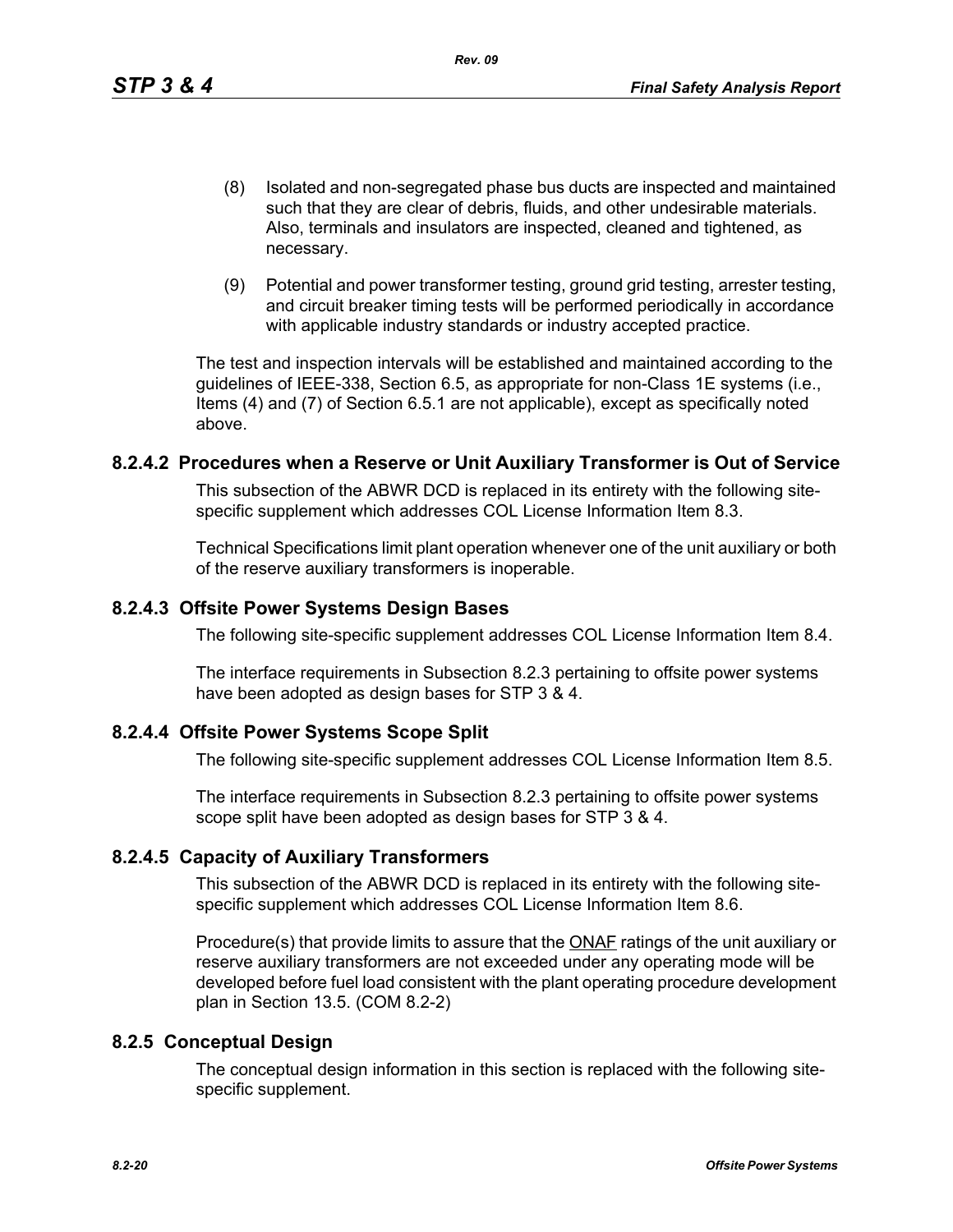For site-specific design of the STP 3 & 4 Offsite Power System refer to Subsections 8.2.1.2, 8.2.1.3, and 8.2.3.

### **8.2.6 References:**

The following site-specific supplement adds new references.

- 8.2-3 American Electric Power Service Corporation, Center Point Energy Houston Electric, LLC, CPS Energy, and Austin Energy, Interconnection Study for New Generation in Matagorda County, Interim report for Generation 15INR008, June, 2007.
- 8.2-4 Weatherbase. (2007). *Historical Weather for Houston, Texas.* Retrieved August 22, 2007 from http://www.weatherbase.com/weather/
- 8.2-5 South Texas Project Interconnection Agreement between Reliant Energy, Incorporated; Central Power and Lighting Company; City of San Antonio, Texas; City of Austin, Texas; and STP Nuclear Operating Company, Effective date August 15, 2002.
- 8.2-6 ERCOT Protocols, Operating Guides and Procedures online at: http://www.ercot.com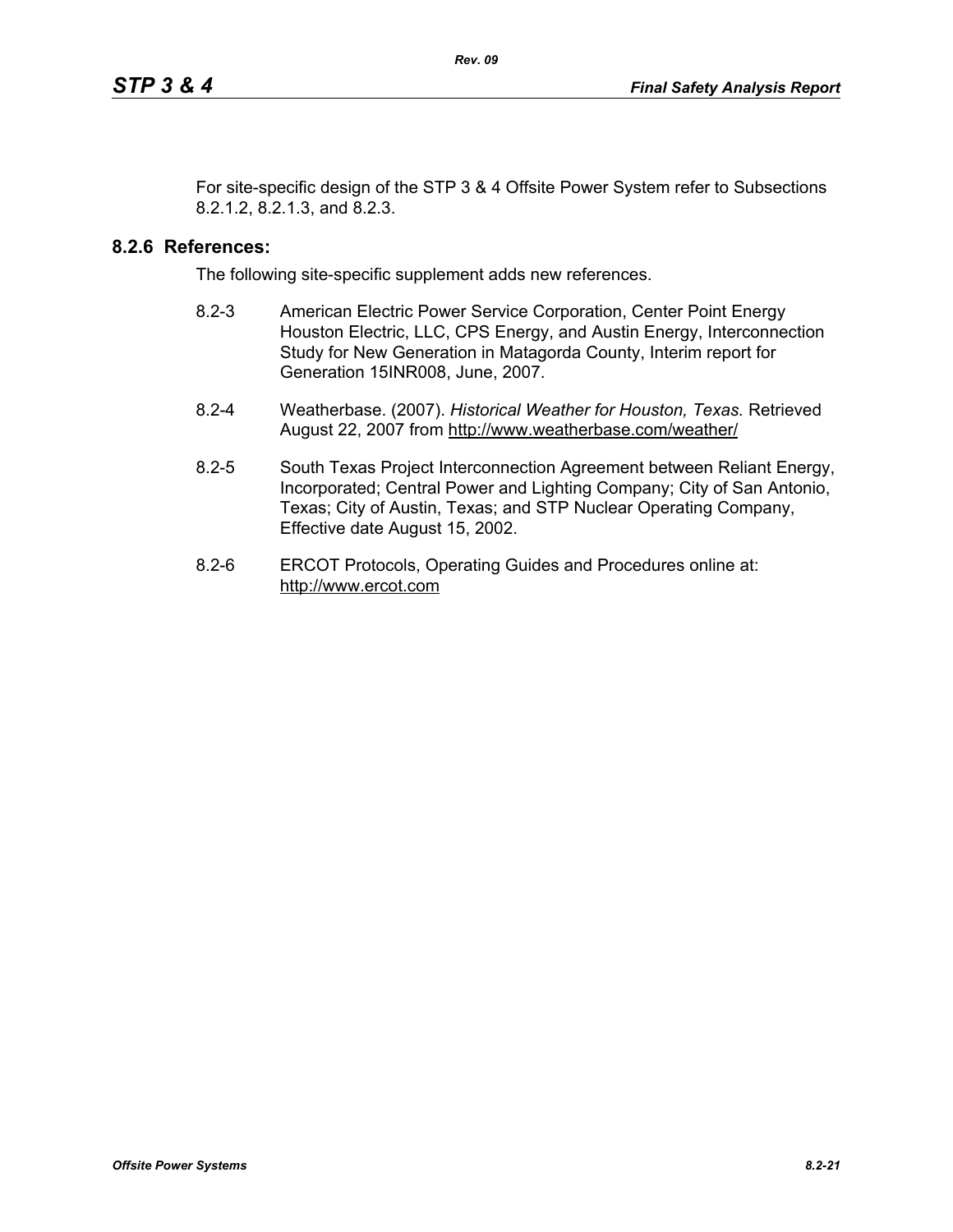| <b>IEEE-765 Reference</b> |                                  | <b>Requirement or Explanatory Note</b>                                                                                                                              |  |
|---------------------------|----------------------------------|---------------------------------------------------------------------------------------------------------------------------------------------------------------------|--|
| 7.0                       | <b>Multi-Unit Considerations</b> | The ABWR is a single unit design, therefore The<br>STP 3 and 4 plant is a dual ABWR plant, but there<br>is no sharing of preferred power supplies between<br>units. |  |

# **Table 8.2-1 Additional Requirements IEEE-765**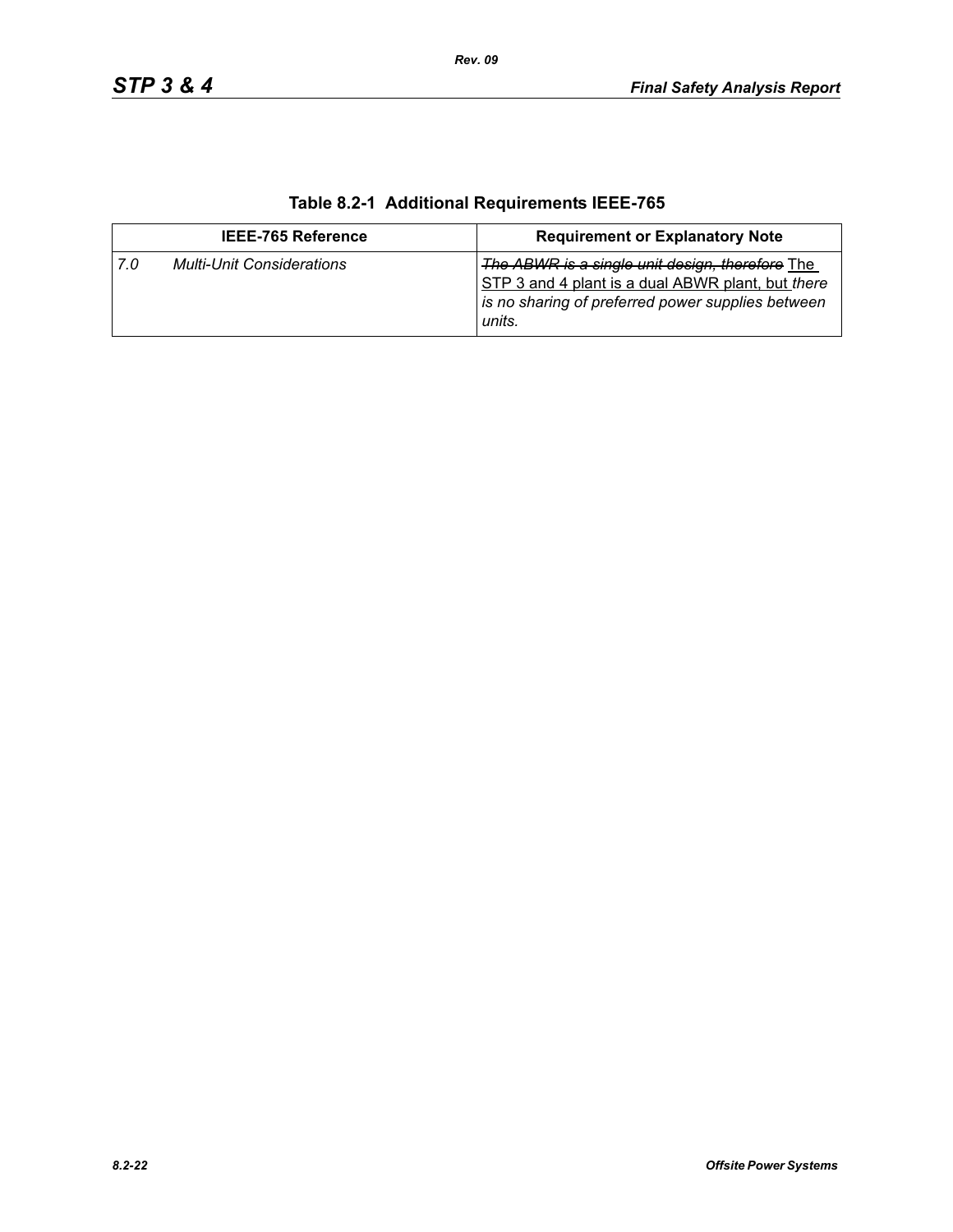| <b>Transmission Line</b> | Ownership         | <b>Nominal Operating</b><br>kV | <b>Right-of-Way</b> | Approximate<br>Line Length (mi) |
|--------------------------|-------------------|--------------------------------|---------------------|---------------------------------|
| Elm Creek 27             | <b>CPS Energy</b> | 345 kV                         | <b>NW</b>           | 155                             |
| Hillje 44                | <b>CNP</b>        | 345 kV                         | <b>NW</b>           | 20                              |
| White Point 39           | <b>AEP</b>        | 345 kV                         | <b>NW</b>           | 133                             |
| Velasco 27               | <b>CNP</b>        | 345 kV                         | E                   | 45                              |
| Blessing 44              | <b>AEP</b>        | 345 kV                         | W                   | 15                              |
| STP 1 & 2                | <b>AEP</b>        | 345 kV                         | E                   | 0.5                             |

### **Table 8.2-2 Tranmission Lines Providing Offsite Power To South Texas Project Electric Generating Station STP 3 & 4**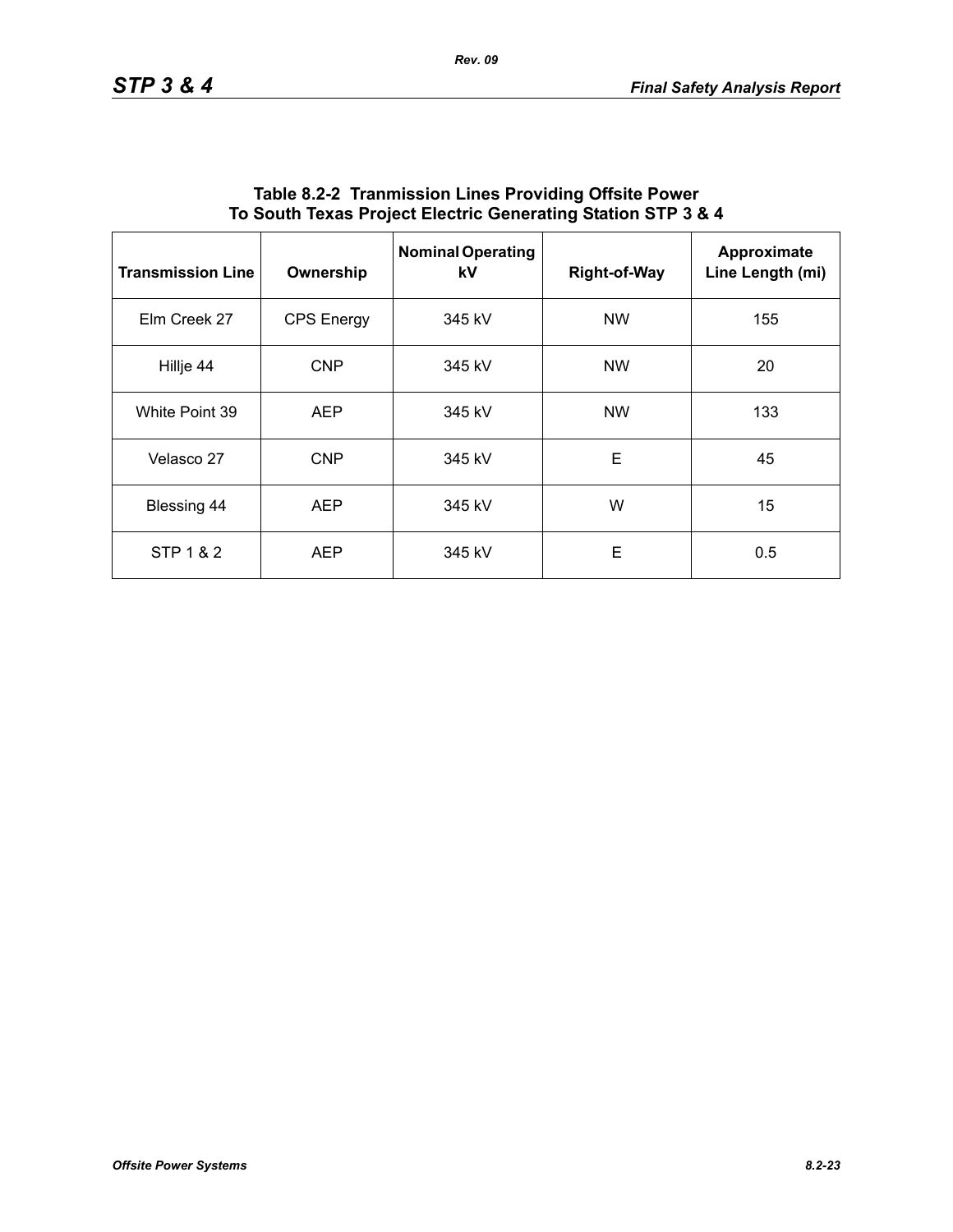#### **Table 8.2-3 Transmission Line Historical Data on Outages Due to Circuit Breaker Actuations STP Unit 1 & 2**

|                                          | No. of Incidents<br>$(1980 - 2006)$ |                |
|------------------------------------------|-------------------------------------|----------------|
| <b>Failure Description</b>               | <b>Instantaneous</b>                | Lock-out       |
| Airplane/Foreign Object into Circuit     | $\mathbf{1}$                        | $6\phantom{1}$ |
| <b>Breaker Failure</b>                   | 1                                   | 8              |
| <b>Broken Insulator</b>                  | 8                                   | $\overline{7}$ |
| <b>Broken Conductor</b>                  | $\mathbf 0$                         | 5              |
| Electrocution (Bird/Human)               | $\pmb{0}$                           | $\overline{2}$ |
| <b>Insulator Flashover Contamination</b> | 19                                  | 36             |
| Lightning                                | 56                                  | 13             |
| Personnel Error                          | $\overline{2}$                      | 14             |
| Relay Mis-operation                      | $\boldsymbol{9}$                    | 11             |
| Trees / Vines into Circuits              | $\overline{\mathbf{4}}$             | 10             |
| Unknown                                  | 103                                 | 63             |
| <b>Weather Related</b>                   | 53                                  | 94             |